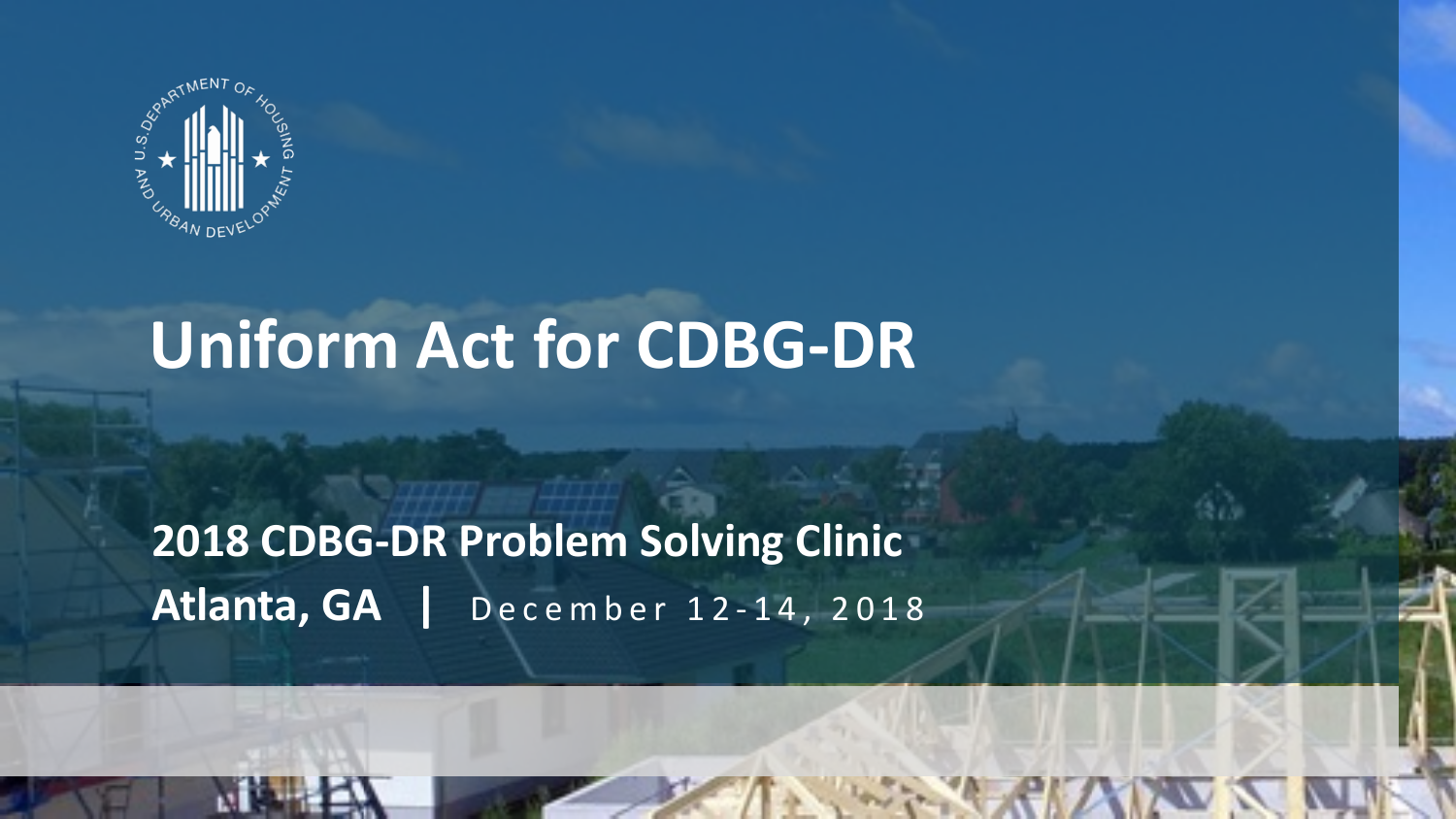## Welcome & Speakers

- Session Objectives
	- Explain URA rules and requirements and how URA is triggered
	- Share commonly asked questions and answers concerning URA and CDBG-DR funded buyout programs
- Speakers
	- Sara Neira, HUD
	- Will Rudy, HUD
	- Regina Montgomery, HUD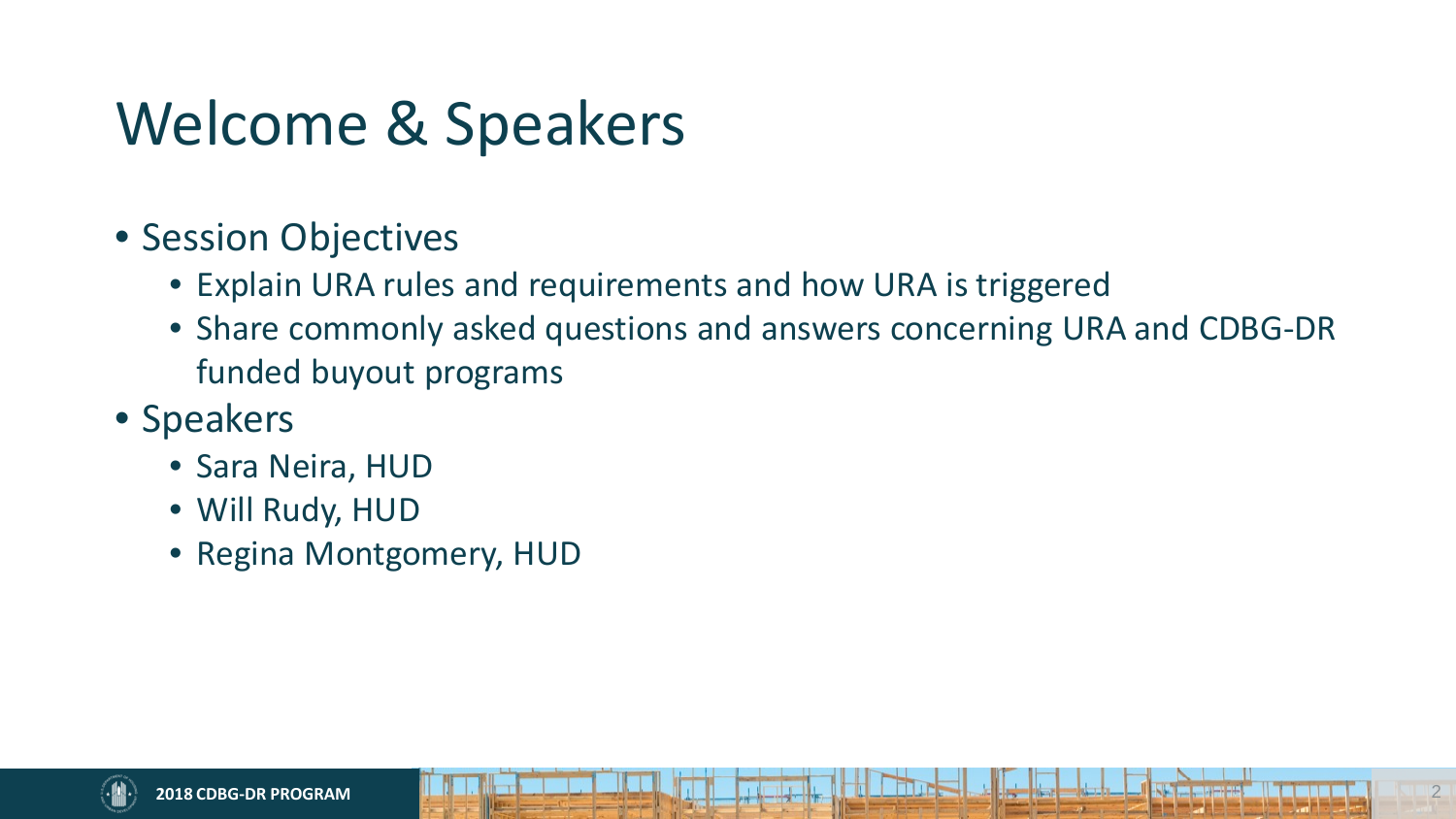## Agenda

- URA Overview
- Acquisition & Buyout FAQs
- URA

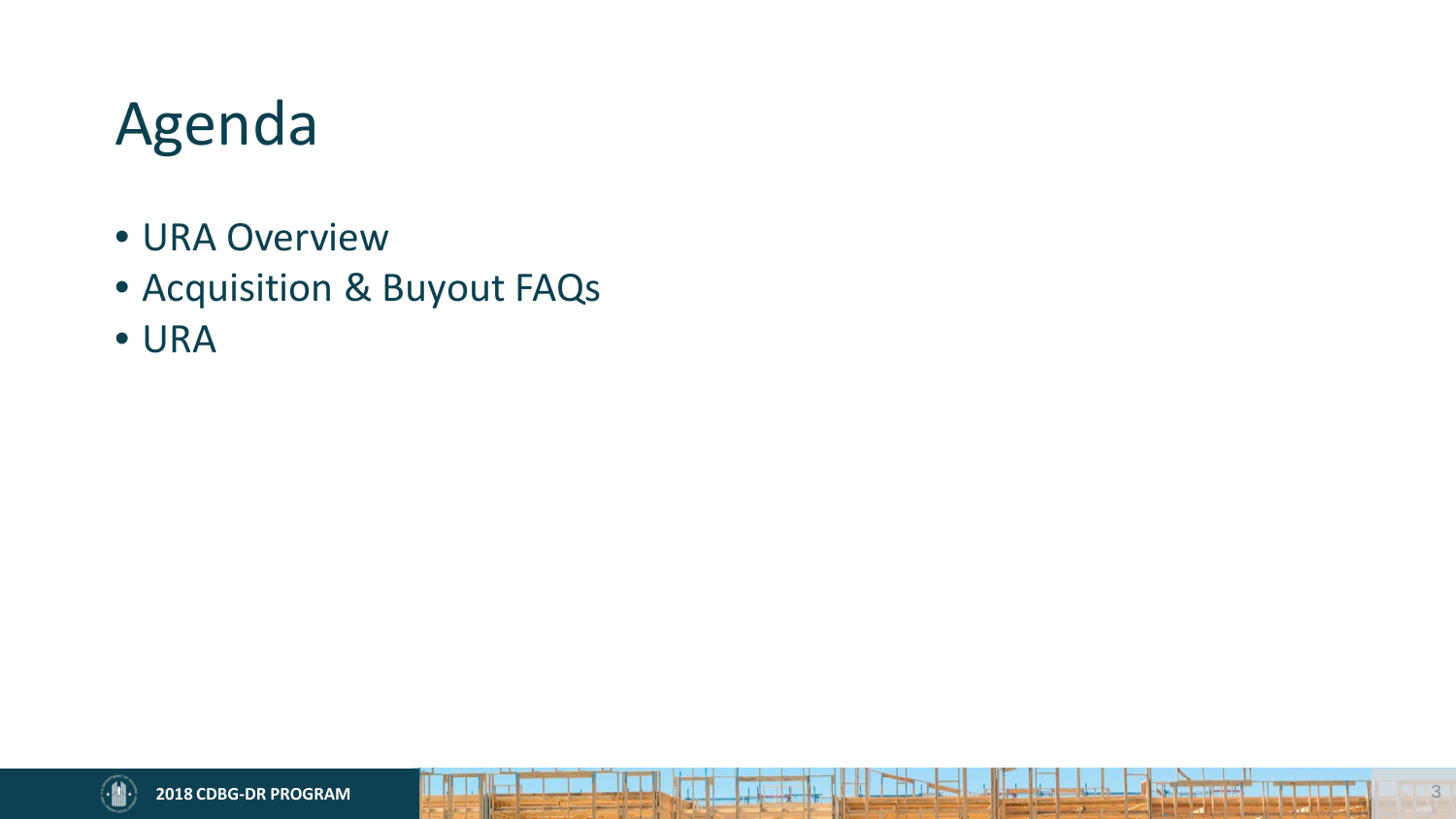## **URA Overview**



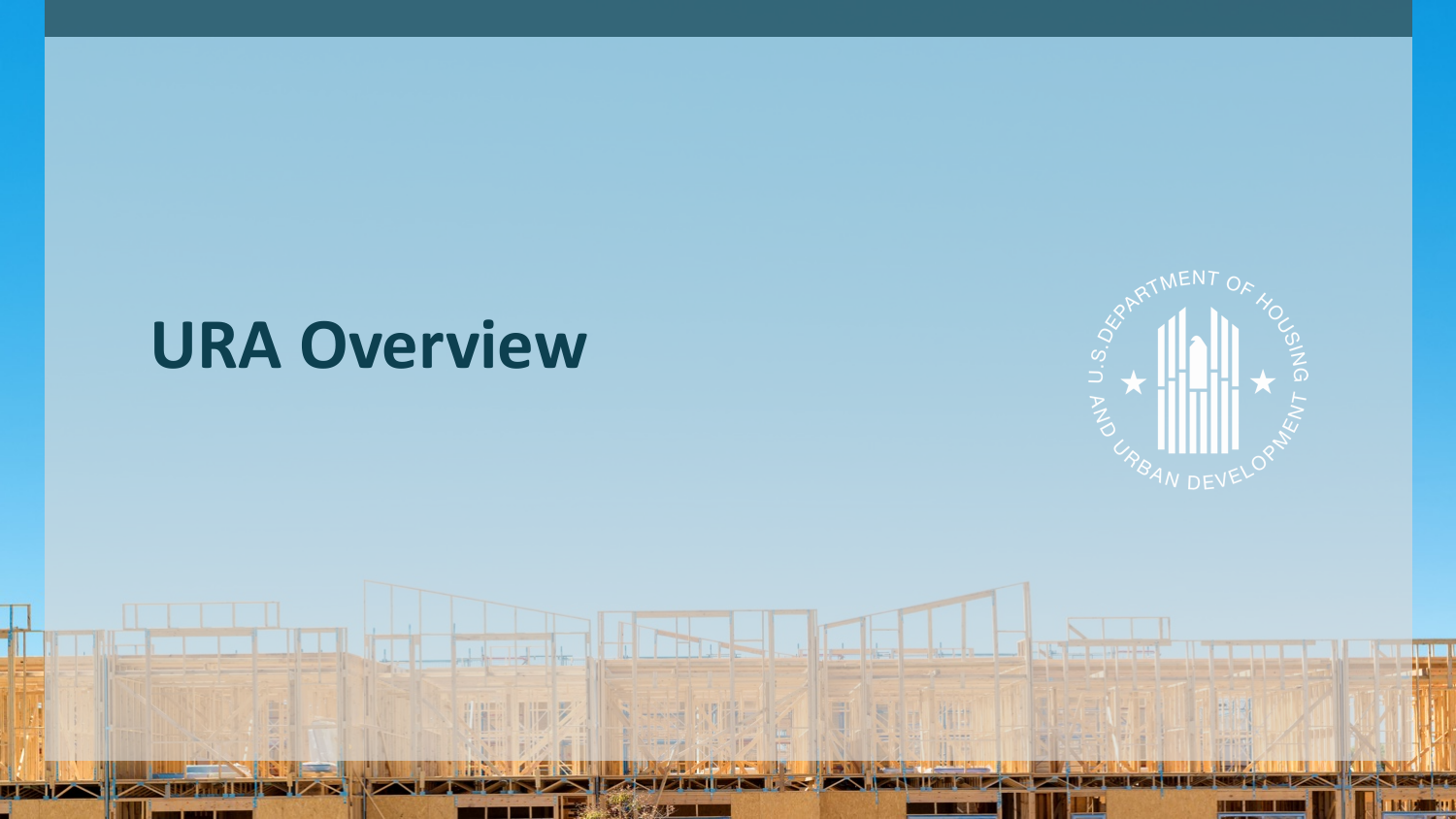## Uniform Act – 49 CFR 24

- Establishes minimum standards for federally funded programs/projects requiring the acquisition of real property or displace persons from their homes, businesses, or farms.
- Acquisition
- Rehabilitation
- Demolition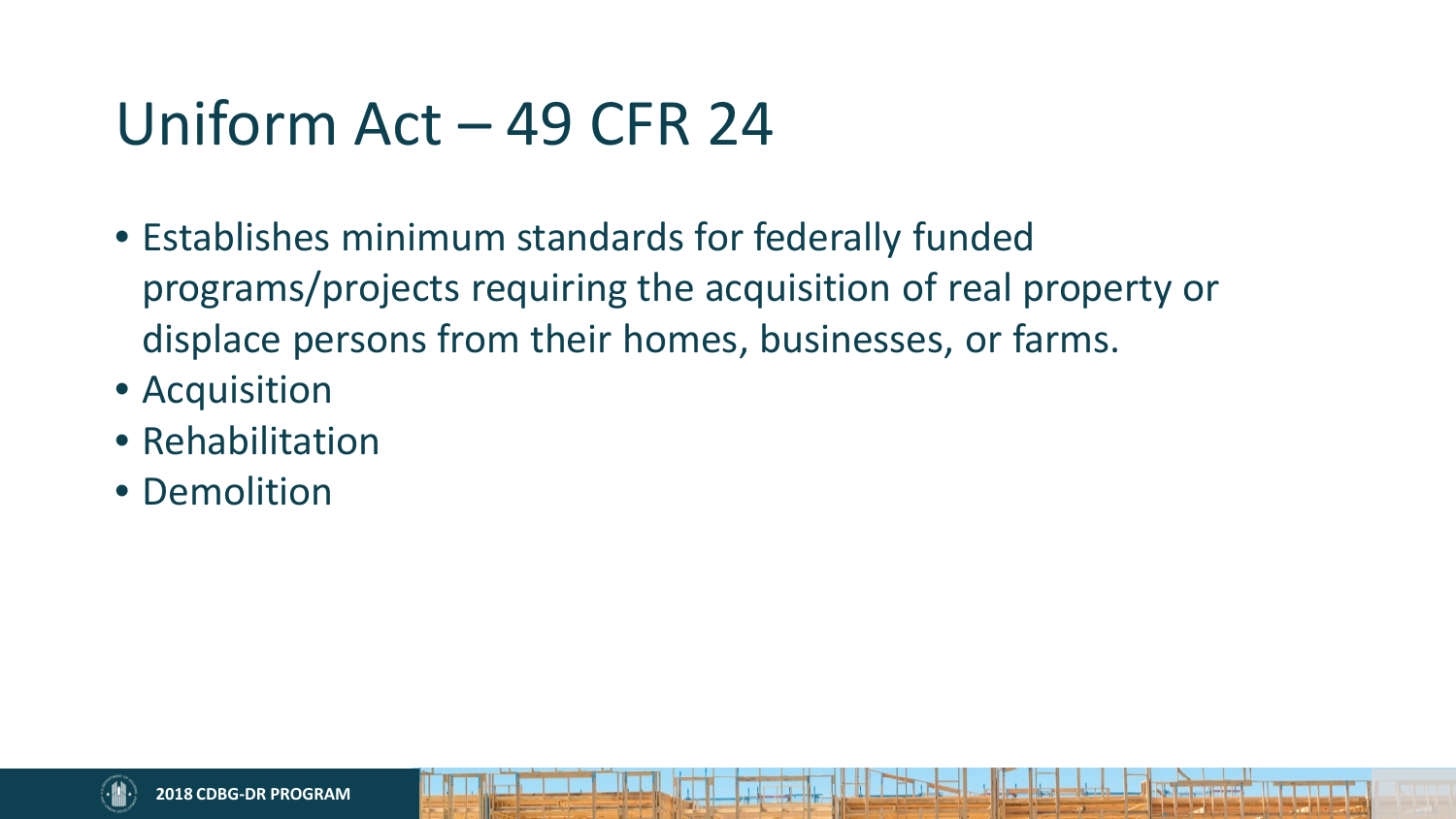## Uniform Act Concepts

- **Broadly applicable to all planned Federal projects (funded in part or in whole) with acq/rehab/demo in any phase** 
	- Direct funding recipient liable for (in)actions of 3rd parties
	- • Certain URA actions MUST be undertaken by the acquiring/displacing agency staff
	- • Notice requirements at specified milestones in the activity/project lifecycle synchronization
	- Uniform standards & practices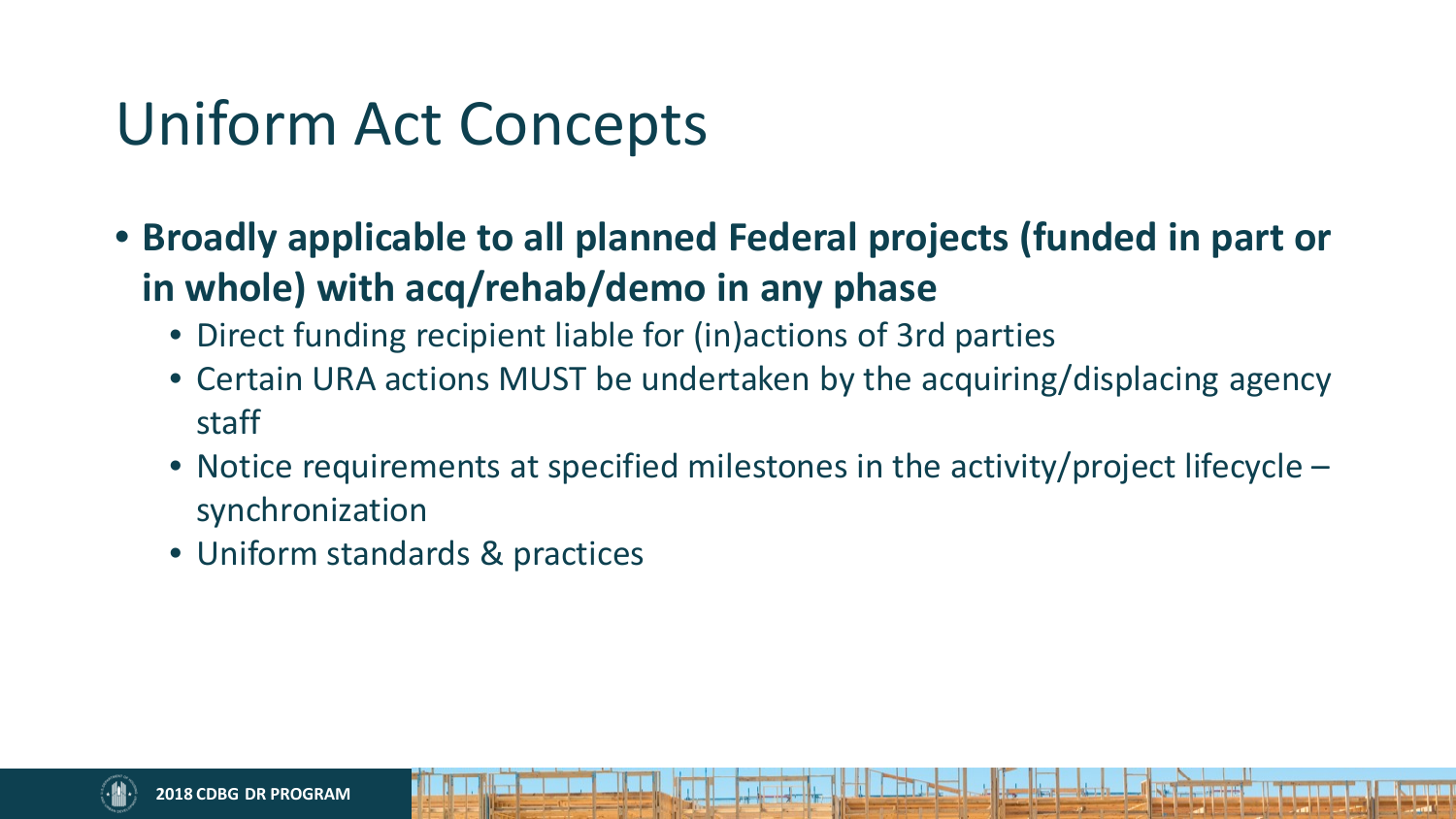## What "Triggers" the Uniform Act?

Site identification + planned or intended use of federal funds = compliance actions commence

- "As soon as feasible" = General Info Notice (GIN) to all occupants at such time there exists:
	- 1. Documented legal intent of a project (pre-application/applications, Con/Action Plan or Amendments, site specific City Council resolutions), AND
	- 2. Site identification
- Notice of Relocation Eligibility within 7-10 days of the "Initiation of Negotiations" for the project (based on the applicable milestone in CDBG/URA regs).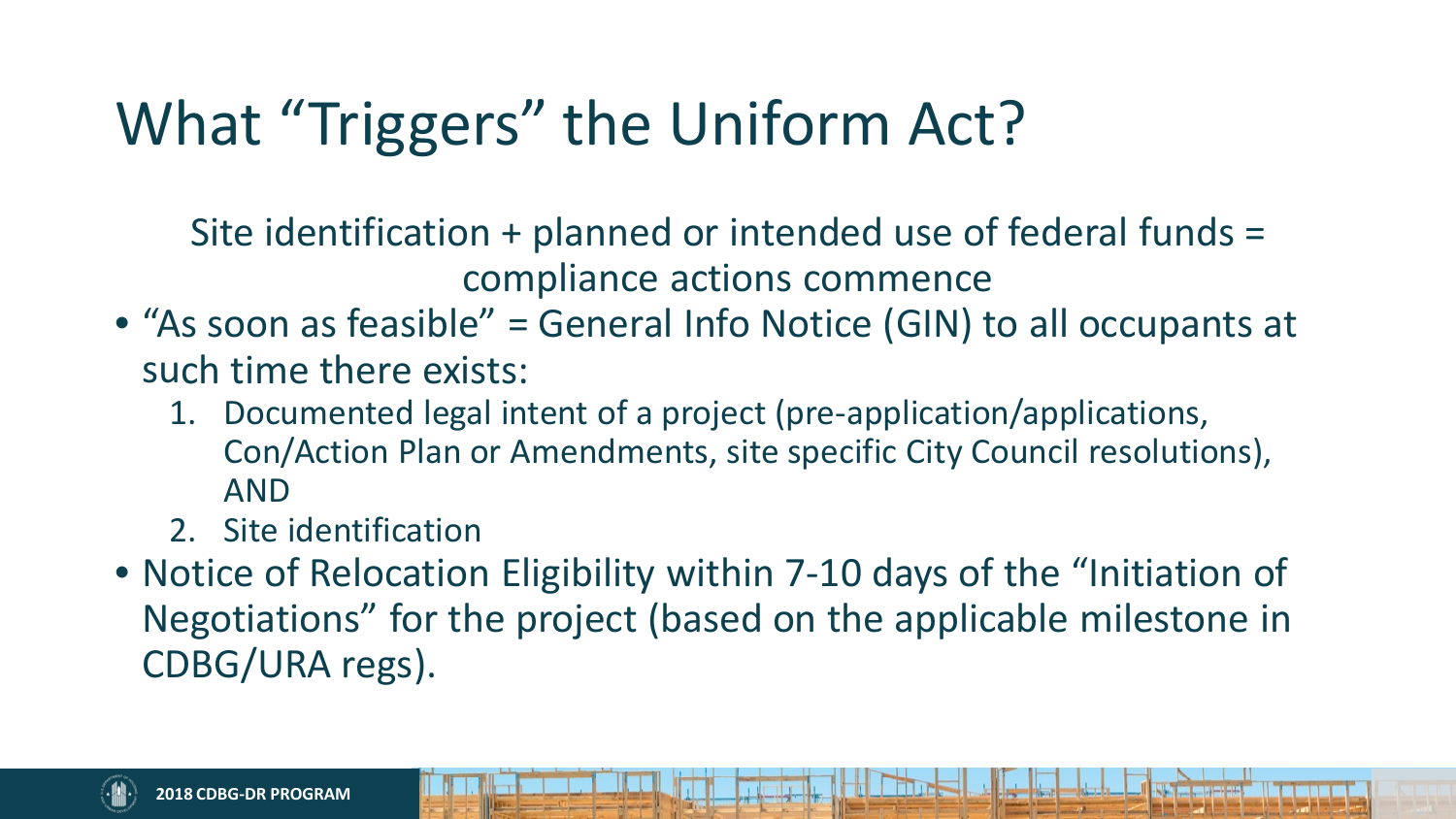

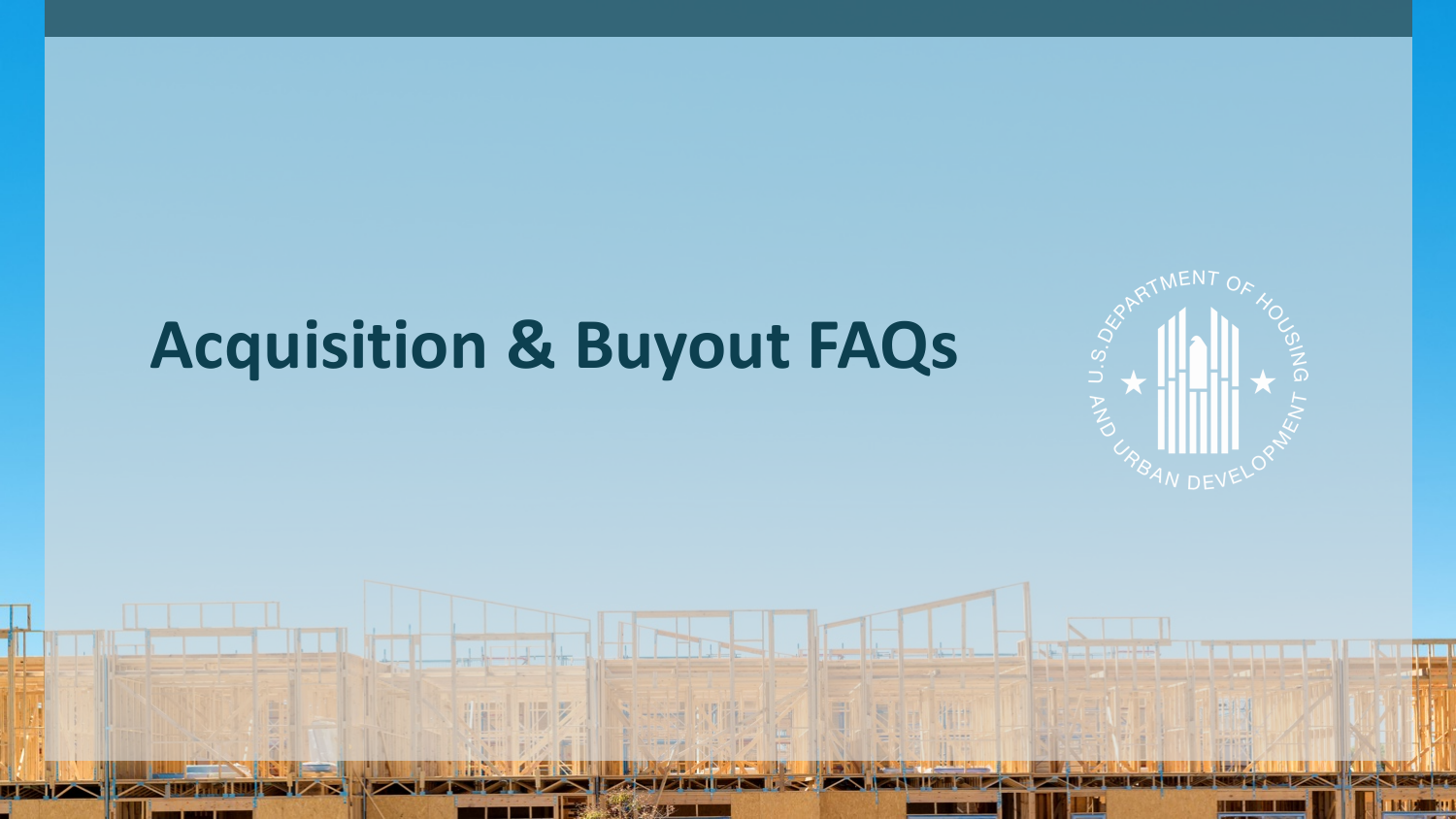**Question:** 

**Are the URA & Section 104(d) waivers and alternative requirements issued in a Federal Register Notice optional?** 

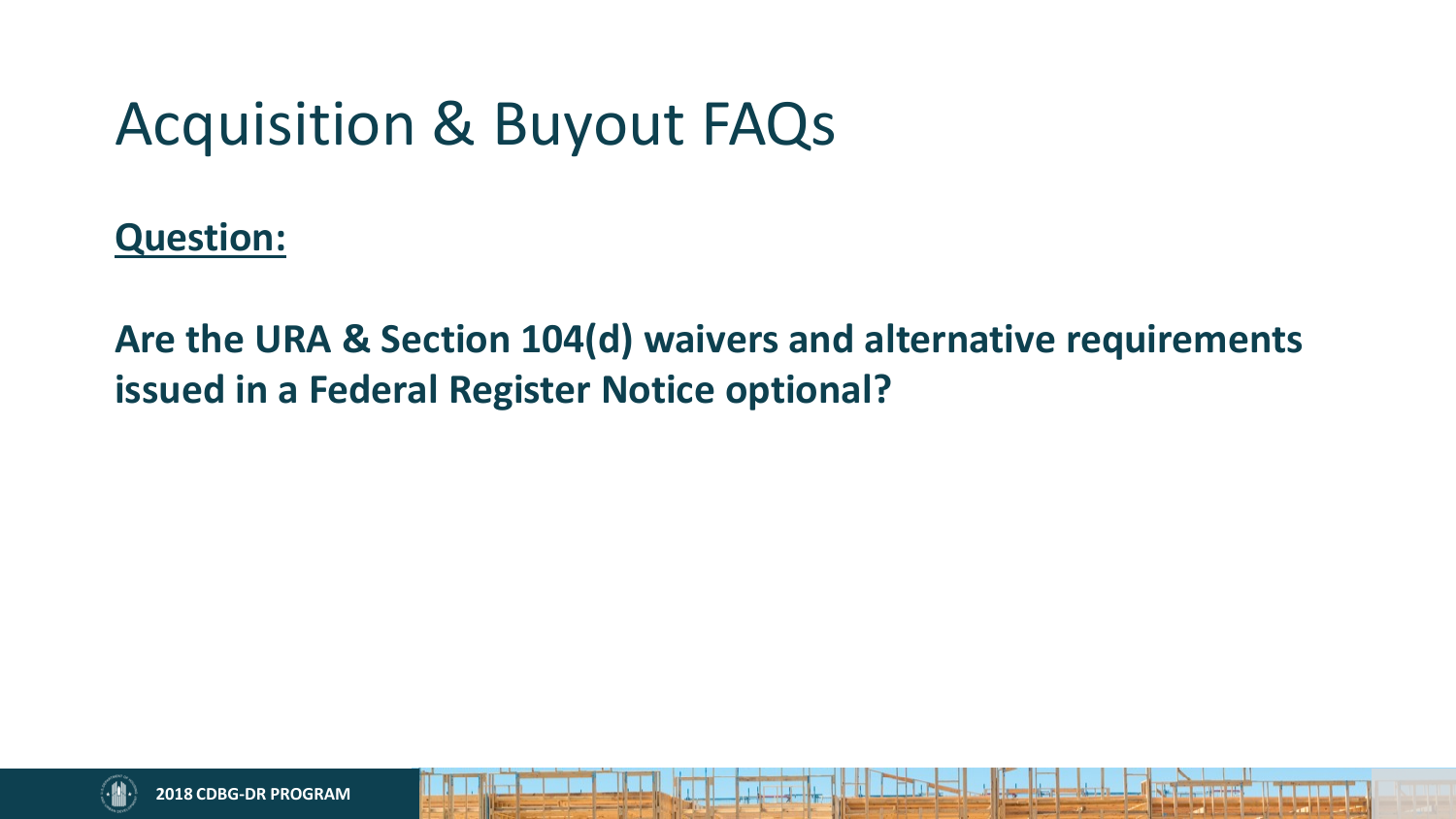URA/104(d) **waivers and alternative requirements** issued in Federal Register Notices **are not optional**

- Designed to allow for flexibility in program implementation while adhering to the statutory requirements & become the new rule for program administration
- May present *options* grantees may or may not choose to exercise, for example the ability to use Tenant Based Rental Assistance (TBRA) in lieu of cash URA relocation housing payments
- Waivers & alternative requirements included in Federal Register Notices do not apply to other funds (State or Entitlement CDBG programs, Section 108 Loans, HOME, or other HUD programs)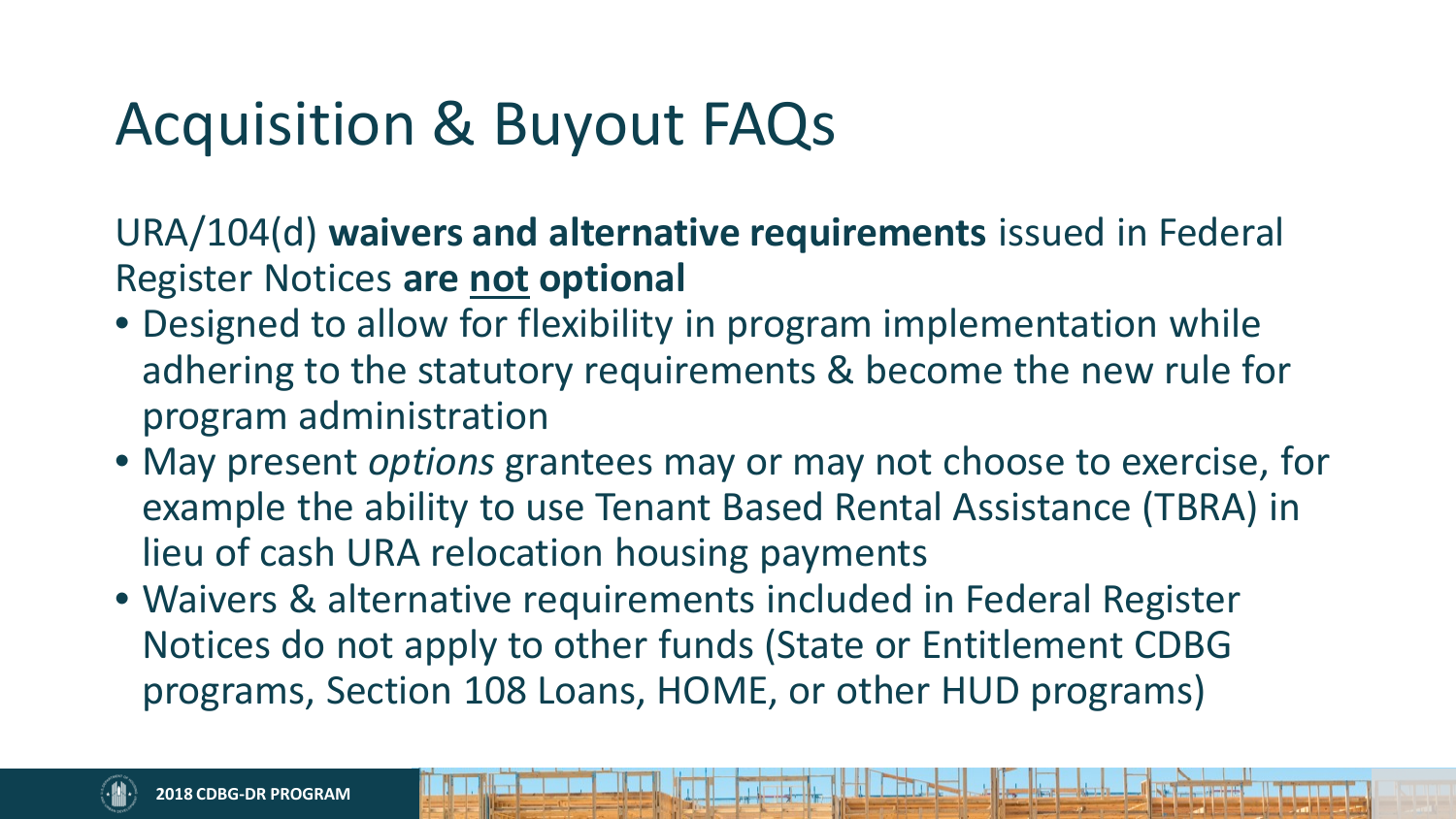Most restrictive requirements apply in mixed federal aid projects:

- Affordable rental housing (LIHTC, USDA, etc.).
- Infrastructure or Public Facilities (DOT's, FHWA, USACE).
- Buyouts (FEMA)
- Consult HUD early when mixed federal aid projects are identified to ensure URA requirements are implemented consistent with requirements of all federal agencies
- Federal Agencies may designate one as the cognizant Federal Agency for compliance monitoring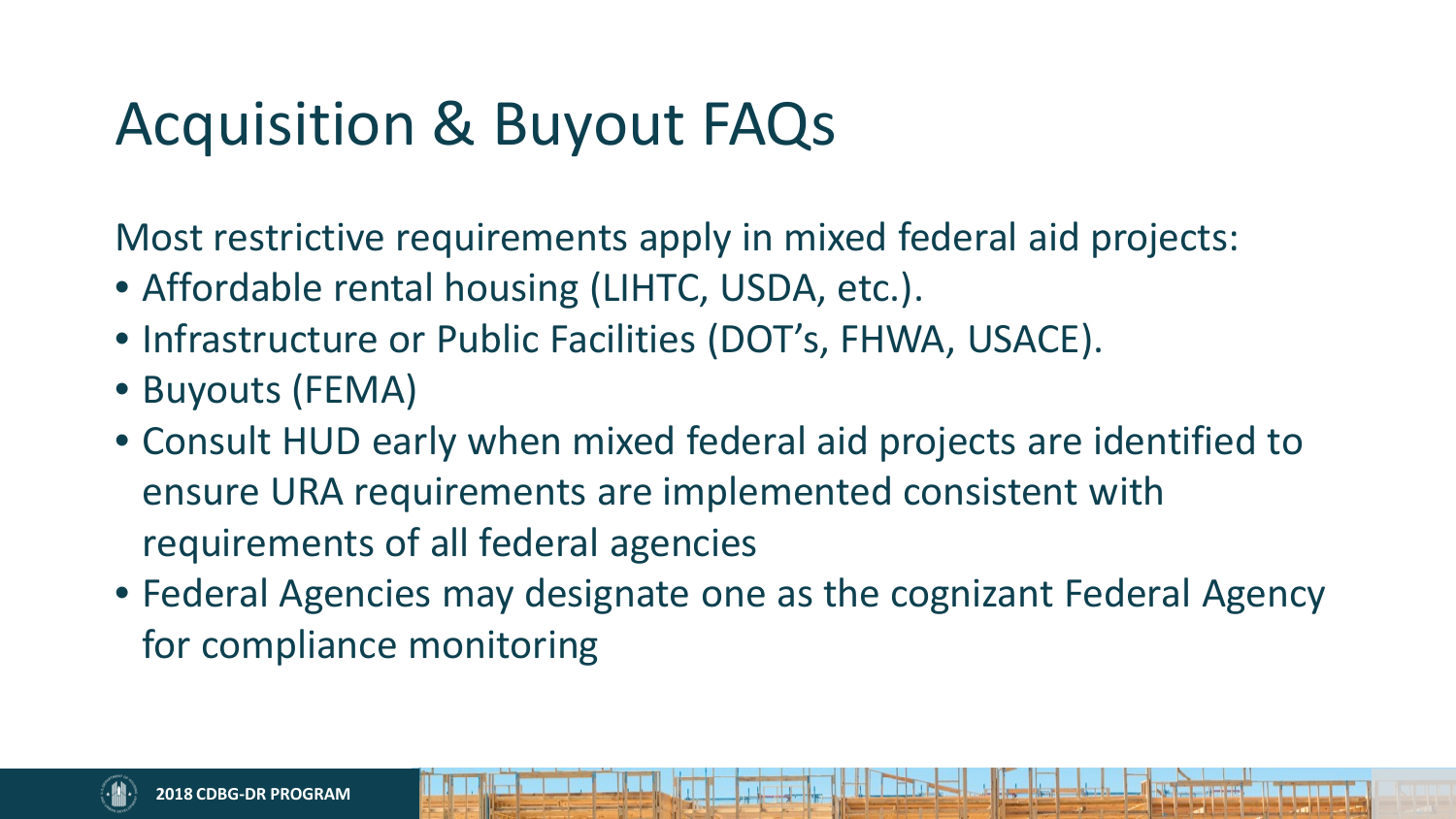**Question:**

#### **How do the URA acquisition requirements apply to CDBG-DR activities?**

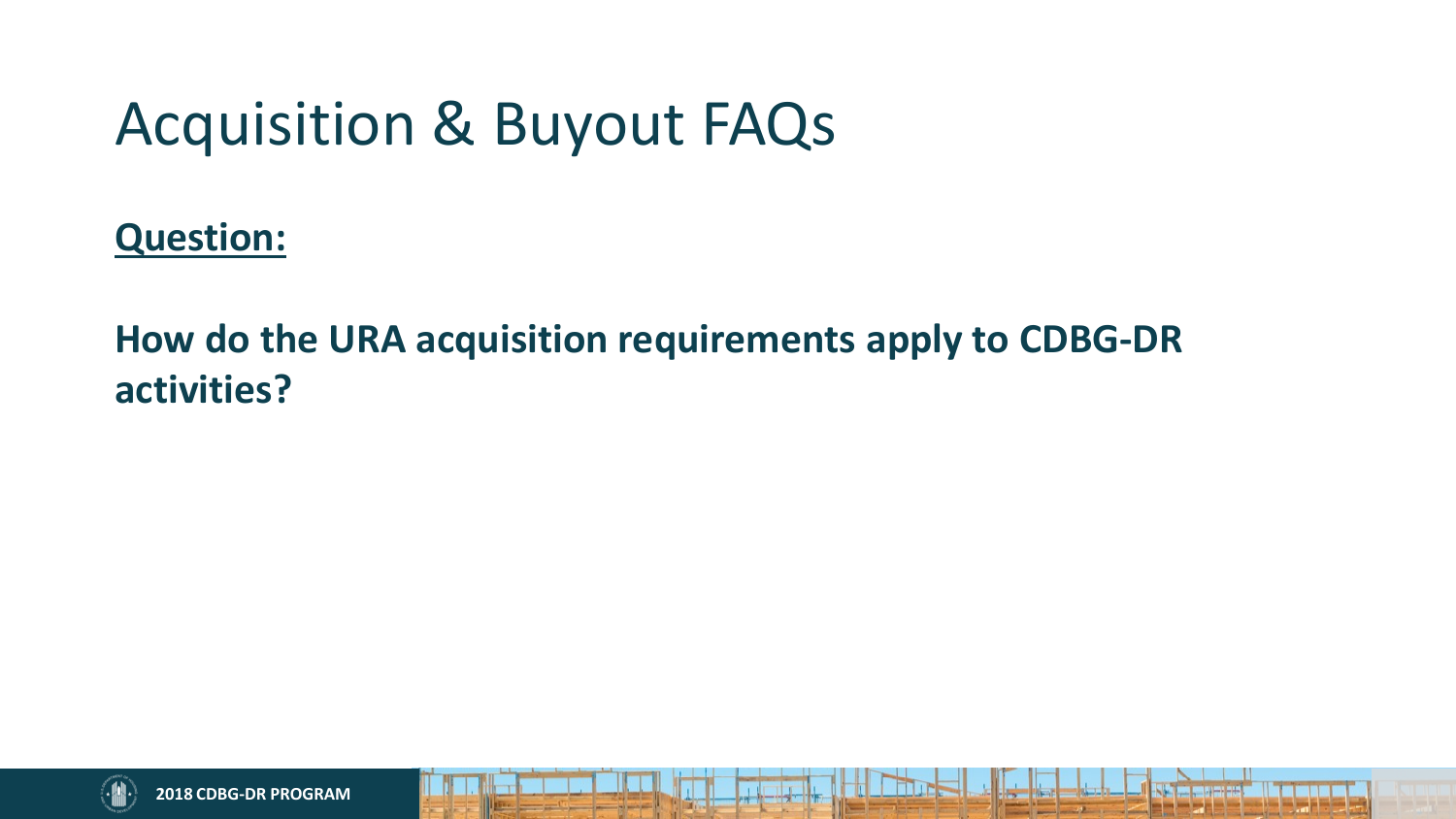**When federal funds are planned, intended, or used for any activity or phase of a project and the phases are interdependent, the URA applies to the land acquisition (even if CDBG-DR does not fund the sale).** 

- Housing (rehabilitation, new construction, downpayment assistance, etc.)
- Infrastructure or other public facility activities that cannot be completed within existing right-of-way
- Economic development activities also can have URA acquisition requirements
	- Rehabilitation of an industrial building acquired by a nonprofit to use it as a training center for workforce development, URA acquisition requirements apply if the site was completed directly for the CDBG-DR project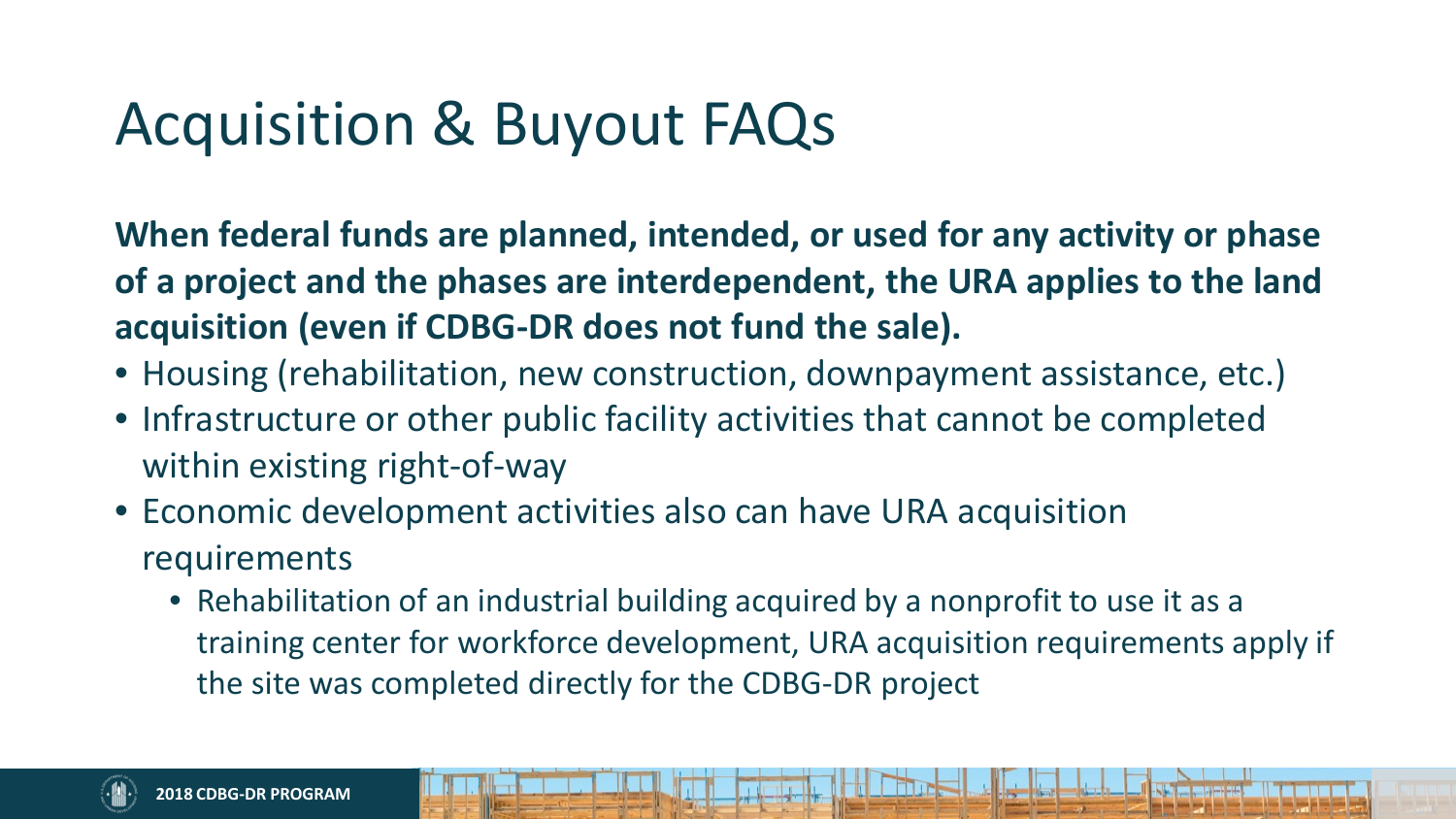**Question:**

**Are Uniform Act funds subject to a Duplication of Benefits (DOB) review?** 

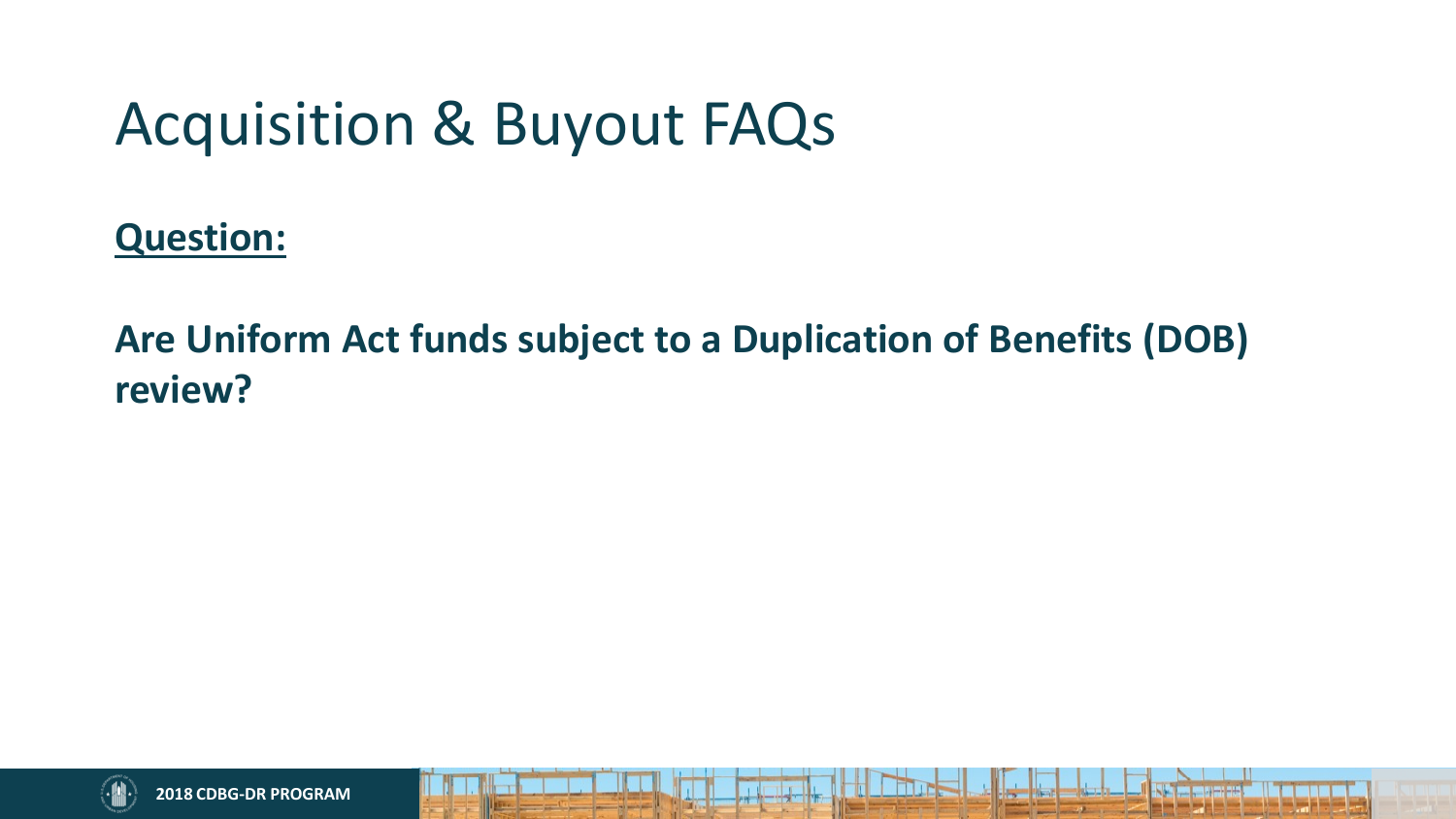- Like other CDBG-DR expenditures, **CDBG-DR funds received by people as relocation or acquisition payments through the URA are subject to a DOB review** in compliance with The Stafford Act, (49 CFR 24.8(n))
- HUD November 2011 publication, "*Clarification of Duplication of Benefits Requirements Under the Stafford Act for Community Development Block Grant (CDBG) Disaster Recovery Grantees*" and in subsequent CDBG-DR Federal Register Notices

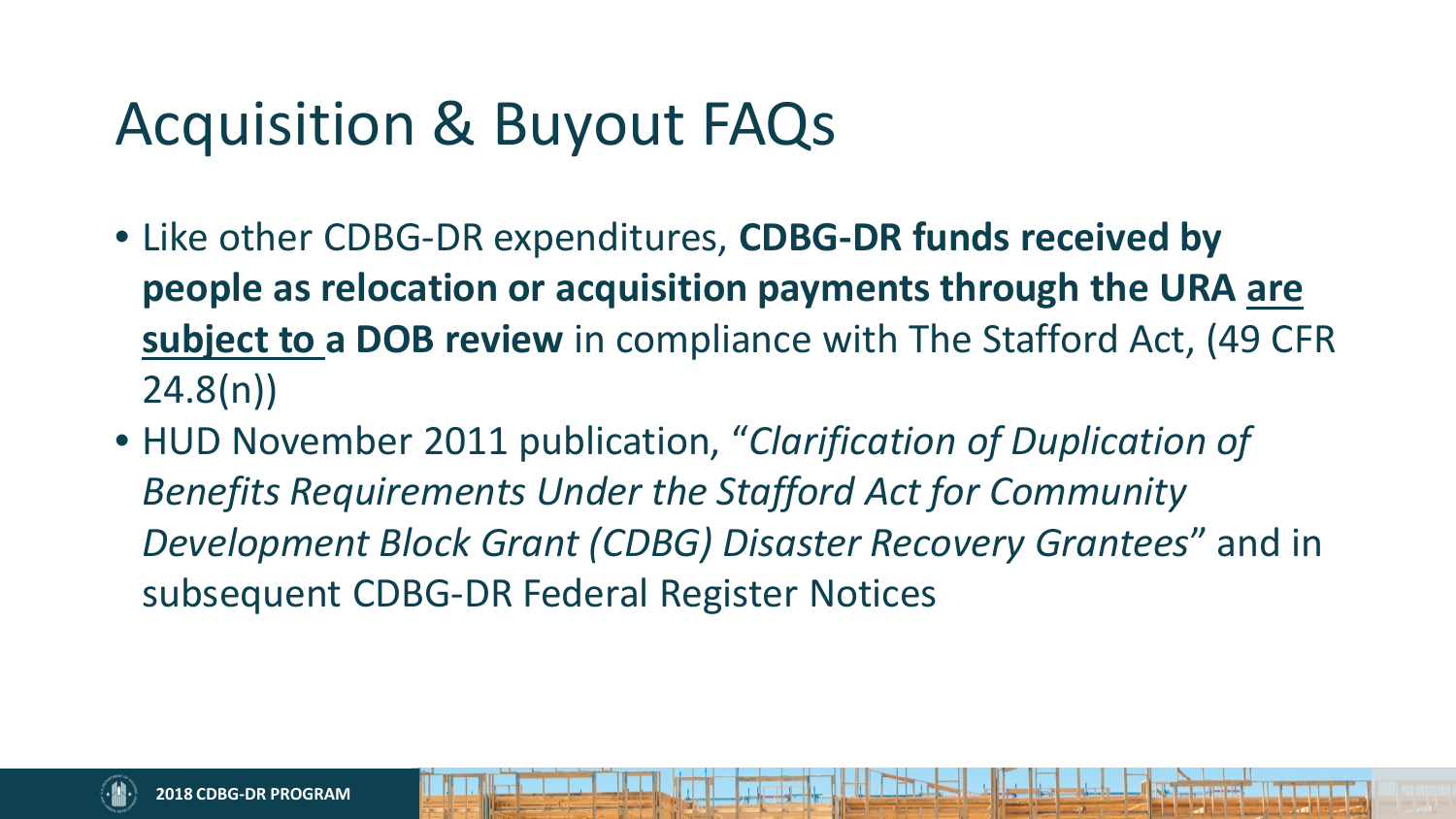#### **Question:**

We are contemplating a buyout program and are hesitant to use eminent domain.

**Can we acquire properties from willing sellers first, then use eminent domain only to acquire land from owners that hold out?** 

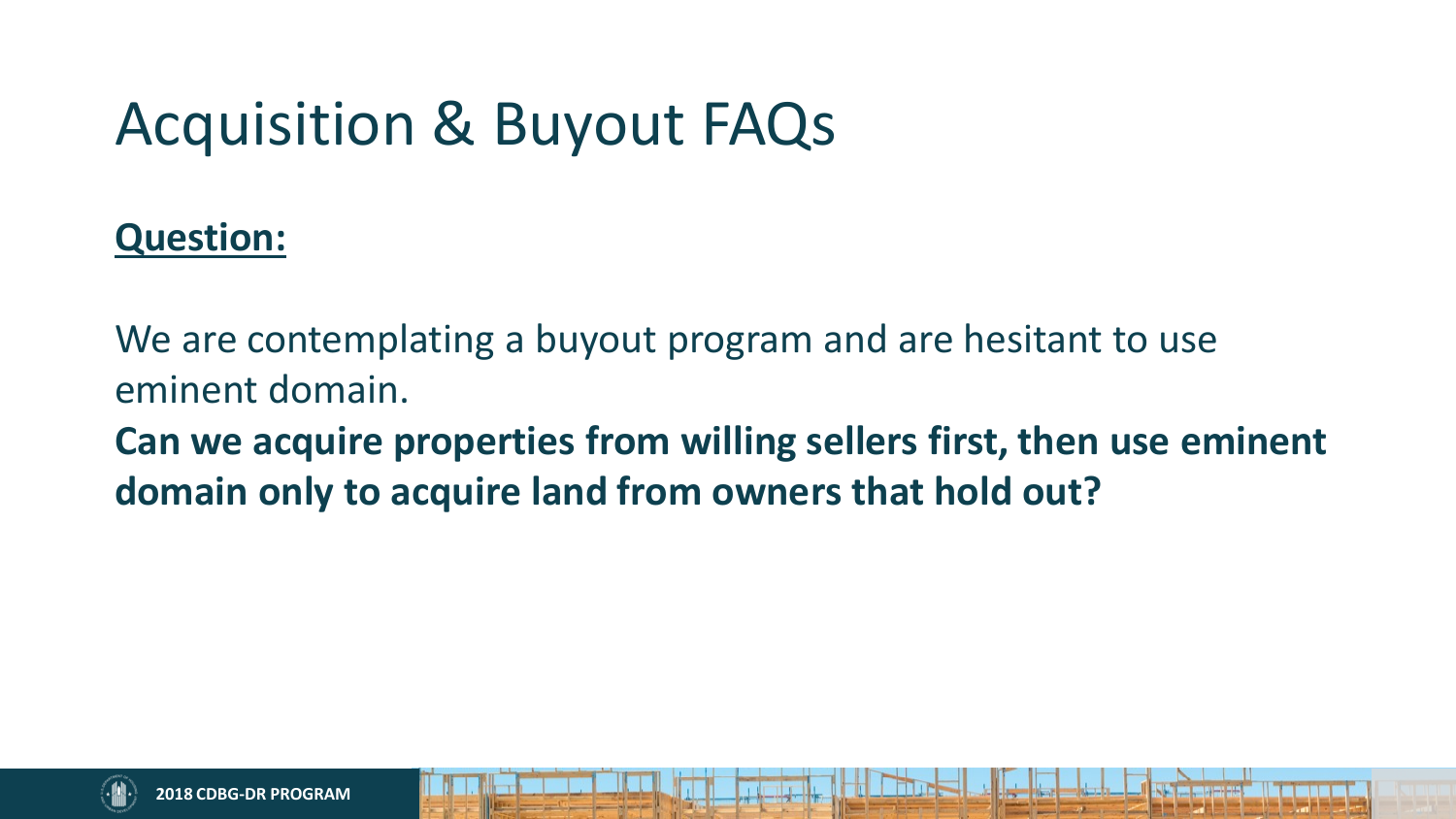**Within each activity or project, buyouts must follow a consistent, uniform acquisition process**

- Determine in advance if a project can meet all the criteria at 49 CFR 24.101(b)(1)-(5) to be exempt from or is subject to the URA's basic acquisition policies at Subpart B
- When an agency complies with the "voluntary acquisition" requirements, it provides written notice to the owner that eminent domain will not be used to force a sale
- Although it is possible to conduct an acquisition program under the basic acquisition policies of Subpart B, and not use eminent domain, once the voluntary approach has been initiated an agency is precluded from using eminent domain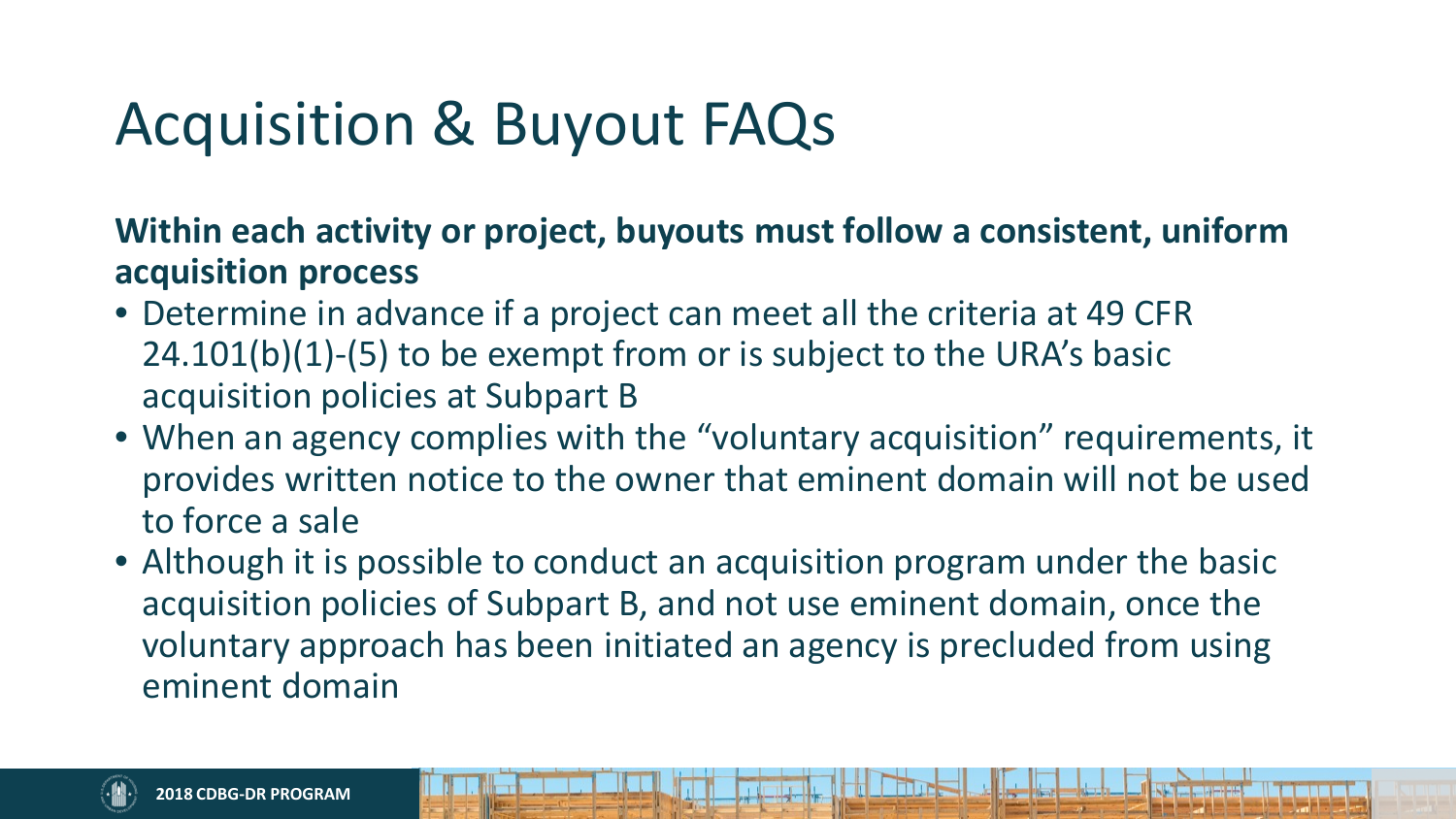#### **Question:**

The property for a proposed project is already under contract prior to the subgrantee's submission of an application to a State for CDBG-DR funds.

#### **Is this subject to the URA?**

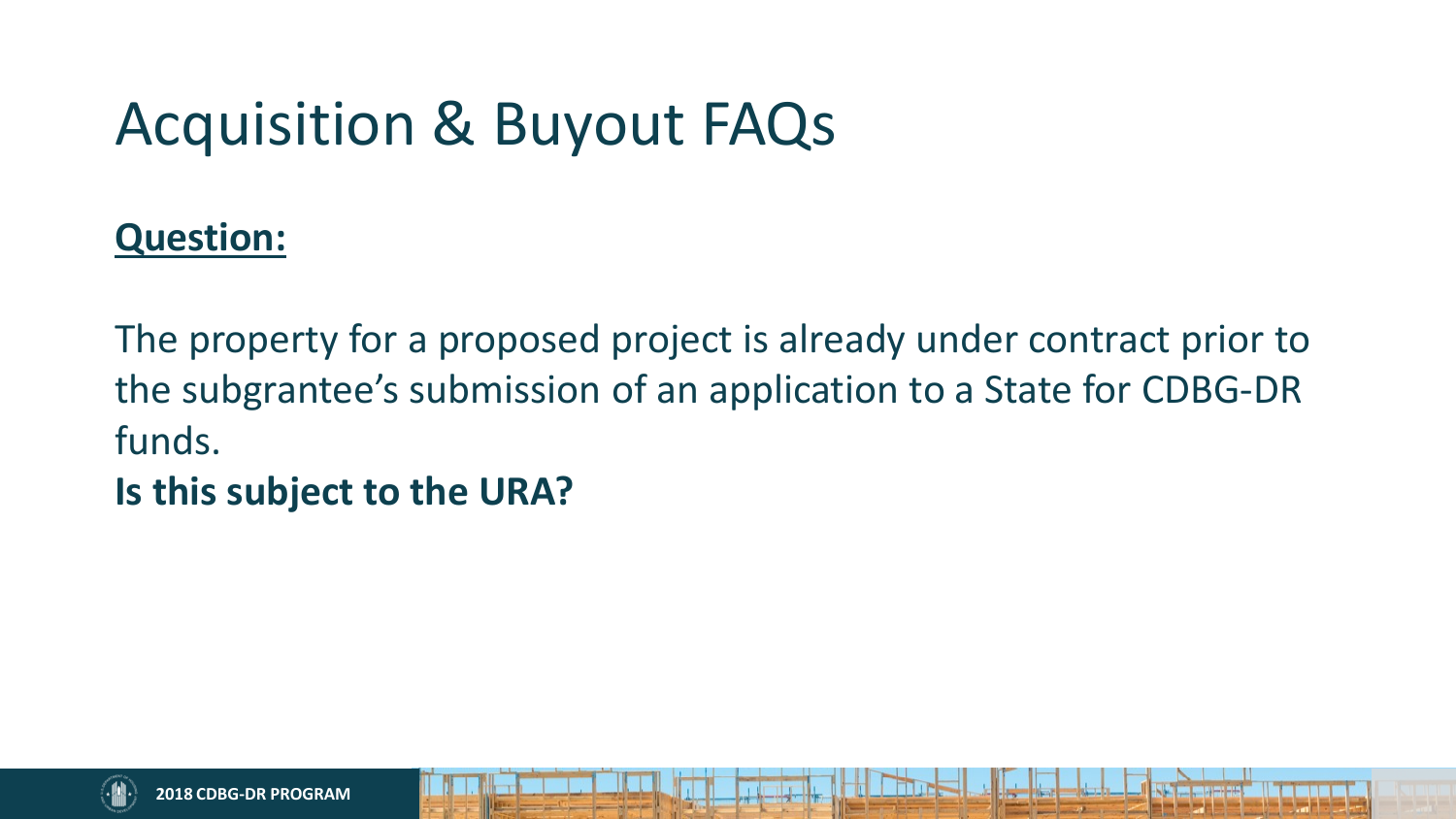The Grantee must **analyze the timeframes of the application for federal funds relative to the date site control was obtained**

- "Project" means any activity or series of activities undertaken with federal financial assistance received or anticipated in any phase
- Where activities are determined to be interdependent, the URA applies
	- If an applicant entered into a contract to acquire the property with the intention of seeking federal funds to complete a project, the entire project would be subject to URA
	- If site control was obtained prior to the availability of federal funding, such as prior to the development of a CDBG-DR Action Plan, then the URA would not apply since the funding program was not in existence at the time the real estate was acquired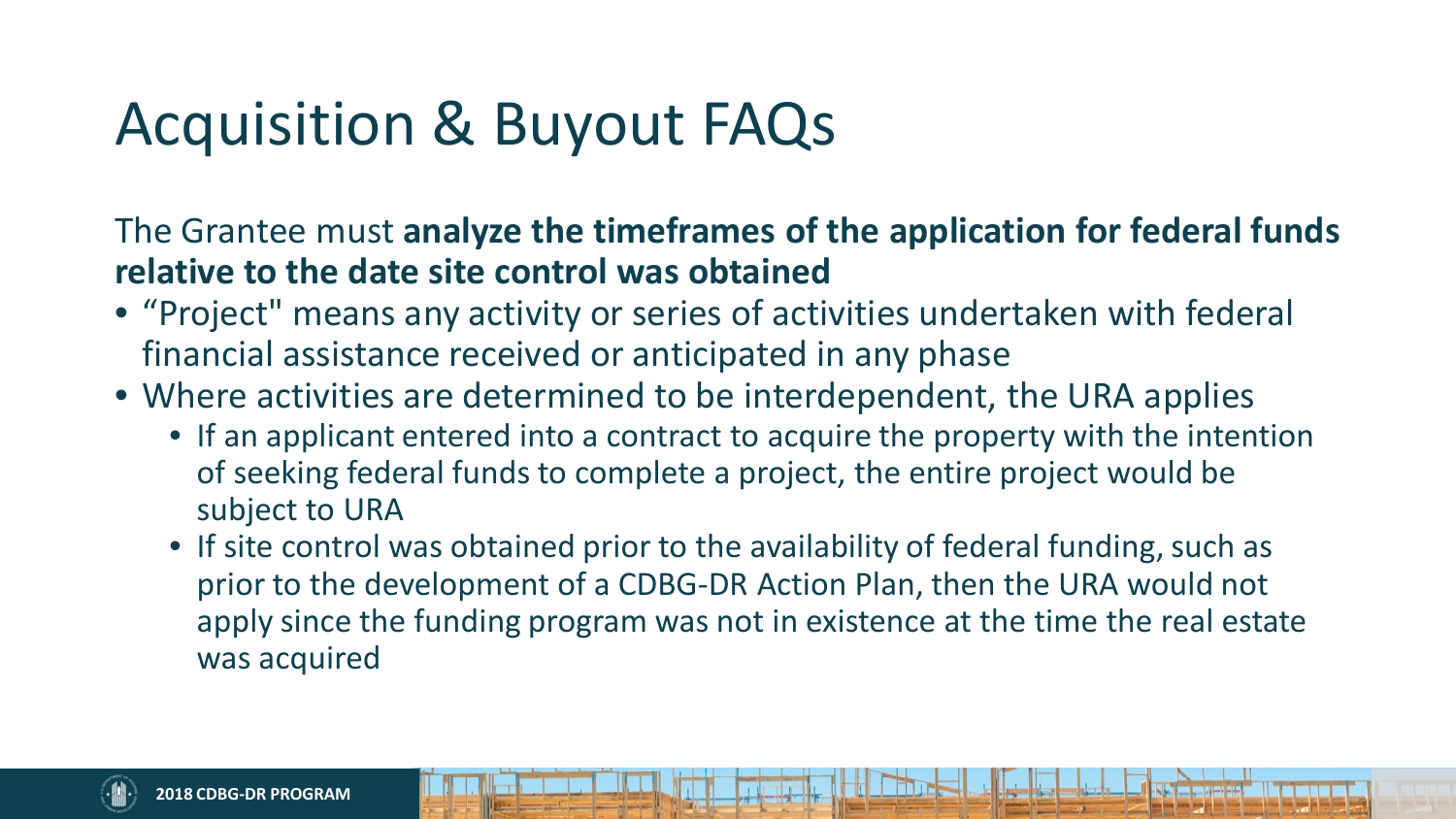#### **Question:**

We have a voluntary buyout program. When we make an offer to the property owner(s), we don't know if or when an agreement will be reached. Many factors can cause an application to fall out of the acquisition path. Execution of a purchase agreement is no guarantee the property will ultimately be acquired. Also, the length of time between the date a written offer is made and execution of the purchase agreement can vary significantly.

**Given the uncertainty of the process, can we wait to initiate tenant contact until after title has transferred to our agency?**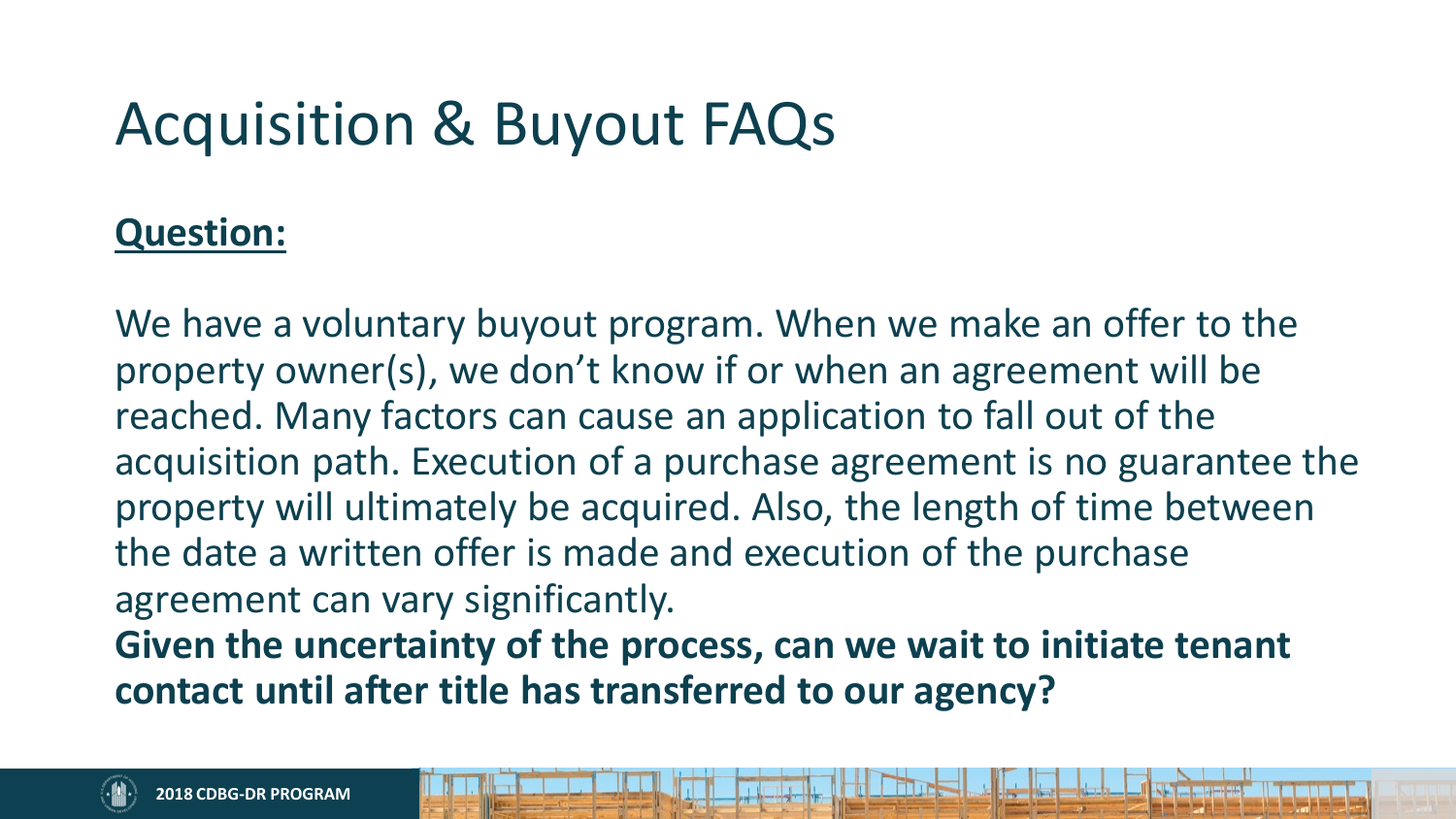General Information Notice is required "as soon as feasible" (site control + planned use of federal funds).

#### • **At Initiation of Negotiations (ION), agencies must "promptly" issue**

- **a Notice of Eligibility for Relocation Assistance.** 
	- "Promptly" is within 7-10 days of ION
	- 3 comparable properties
	- Maximum amounts of replacement housing & moving payments
- The time between the CDBG-DR application and applicable ION date should be used to obtain household data and conduct market analysis needed to prepare a replacement housing payment and Notice of Eligibility at the milestone on which this occurs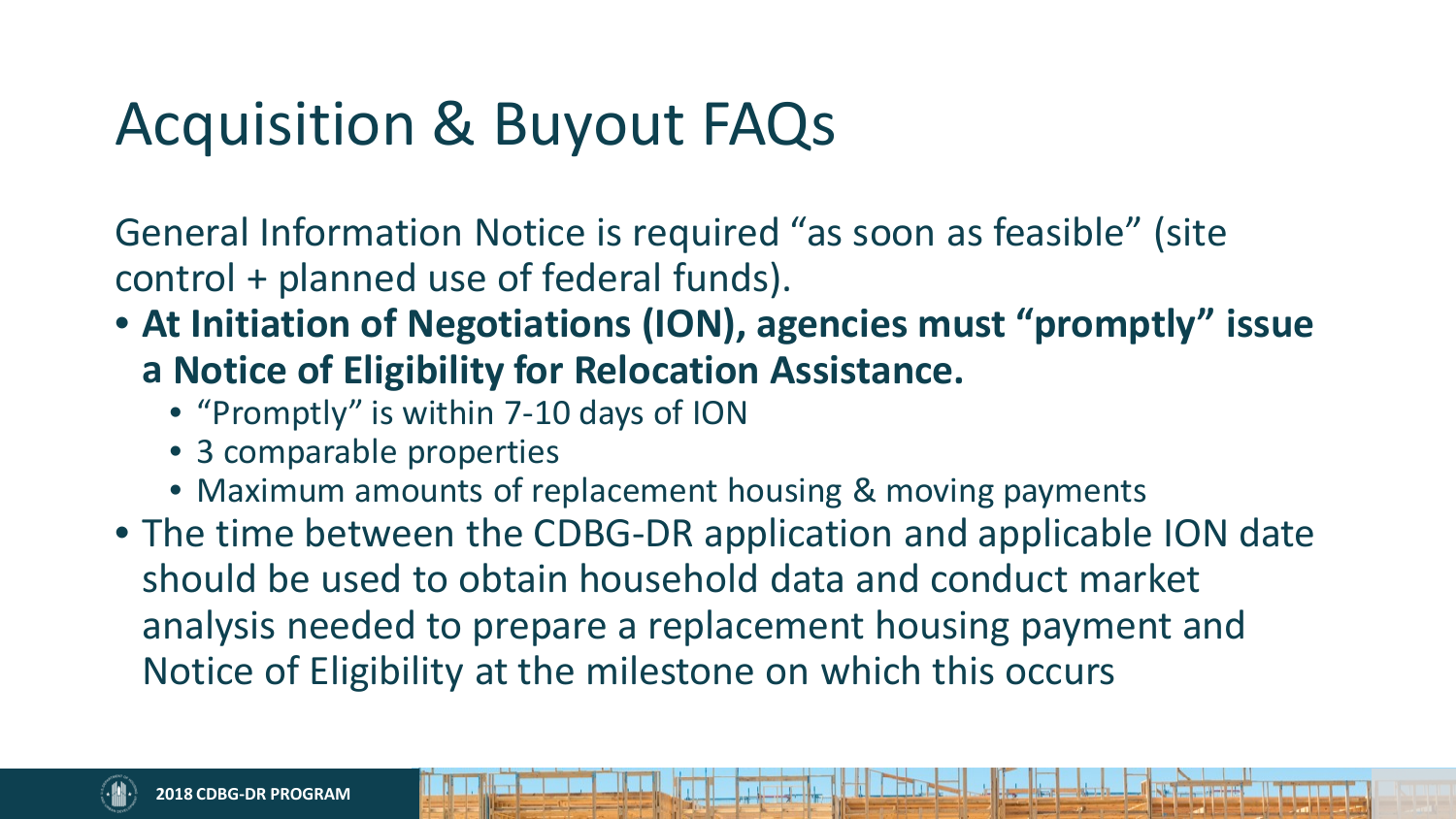**Question:**

**Is an appraisal required for acquisitions in a voluntary acquisition, including buyouts?**

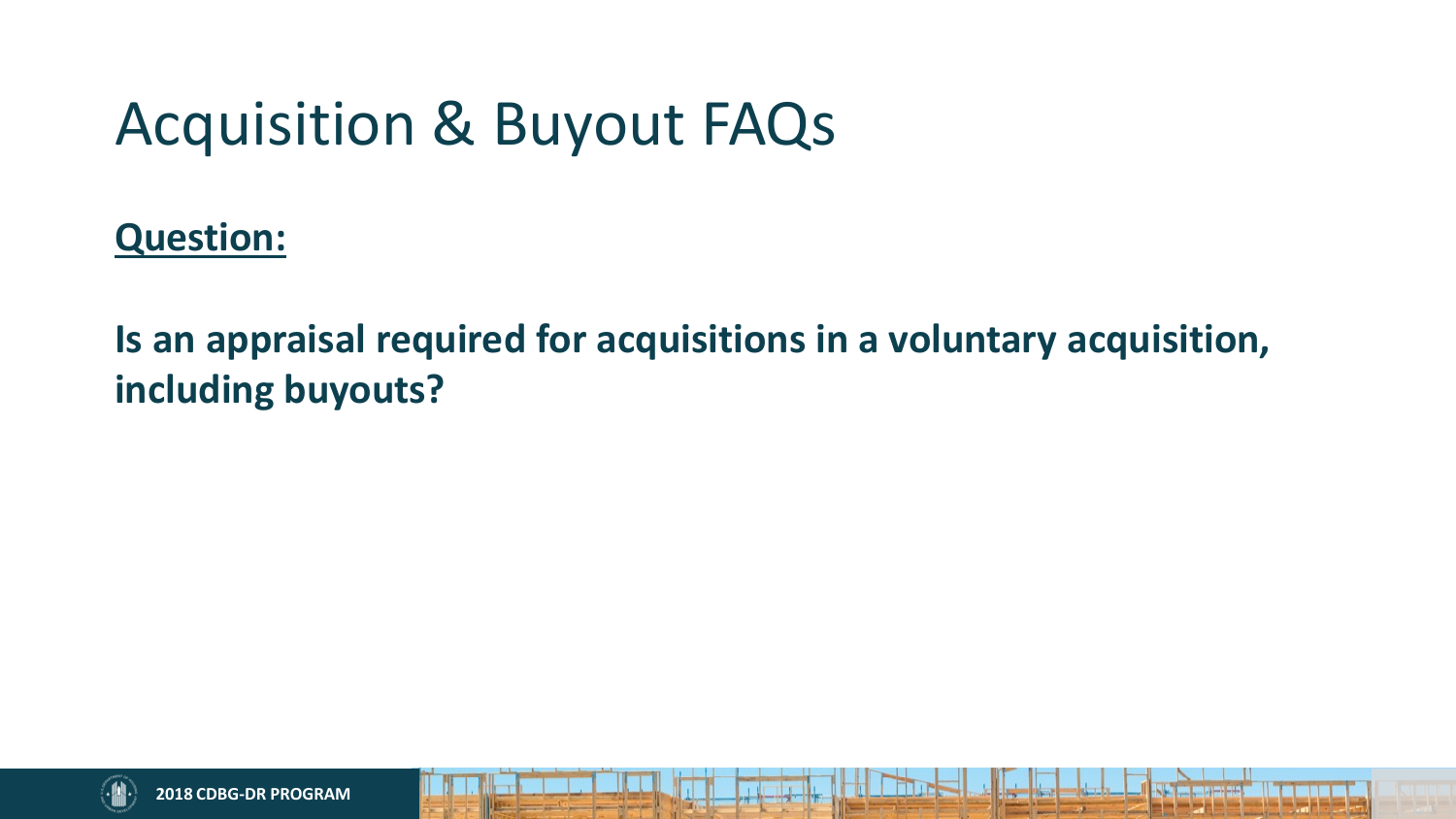- The URA does not require an appraisal when the acquisition is exempt from the Subpart B basic acquisition policies. For voluntary acquisitions, estimates of market value must be prepared by a person familiar with real estate values and include the basis for the agency's determination.
- An appraisal is a recommended best practice for determining the property's market value and for documenting cost reasonableness in accordance with CDBG program rules.
- HUD recommends the use of State licensed or certified appraisers.
	- A technical appraisal review for high value and/or complex valuation problems, such as disaster-damaged property, may also be reasonable.
- Regardless of the method chosen, it must be logically supported and uniformly applied as evidenced in individual casefiles.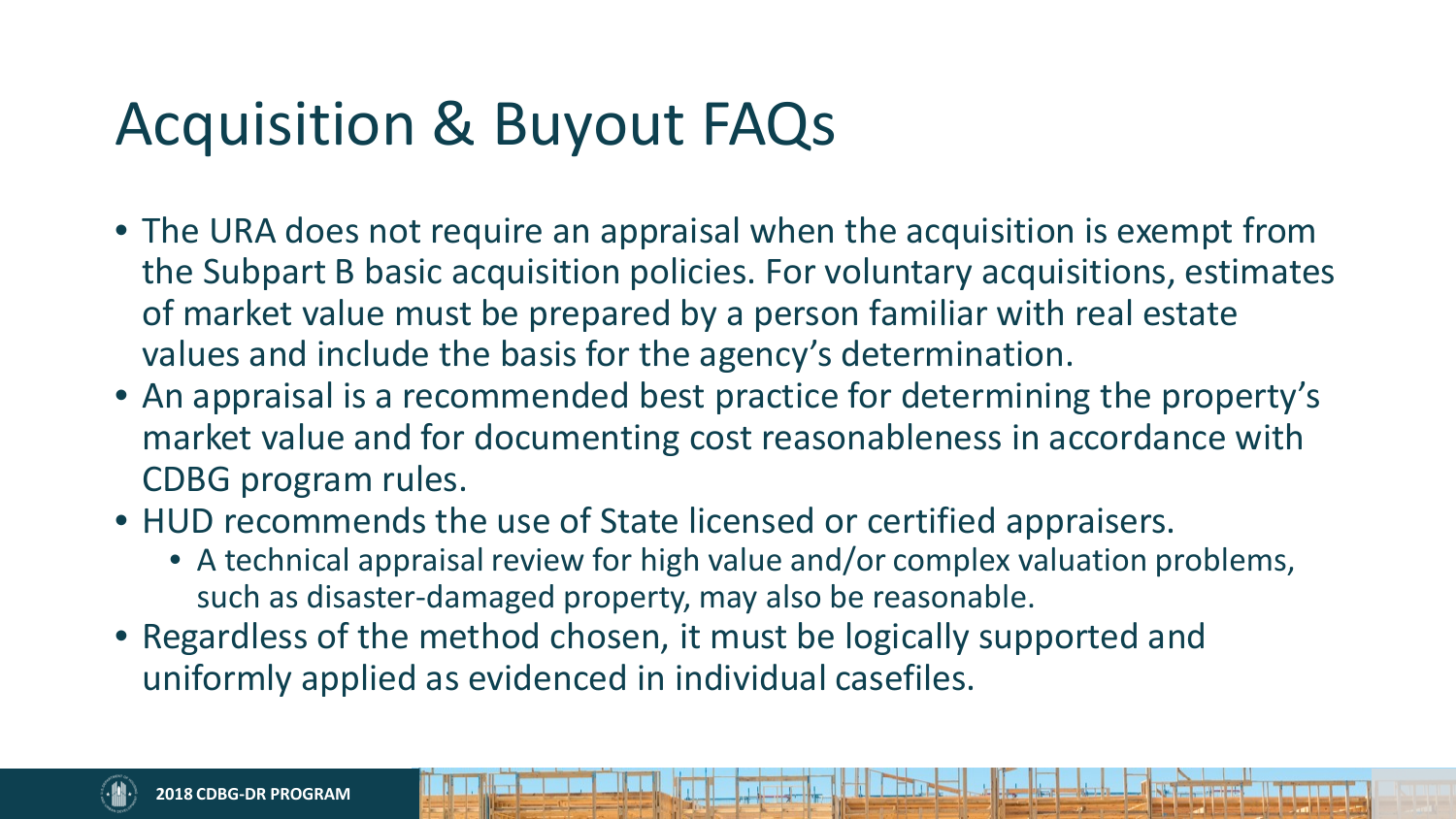#### **Question:**

We understand "involuntary" acquisitions are subject to Subpart B of the URA and that process must be fully documented. **What documentation is HUD looking for to evidence compliance with voluntary acquisition requirements?** 

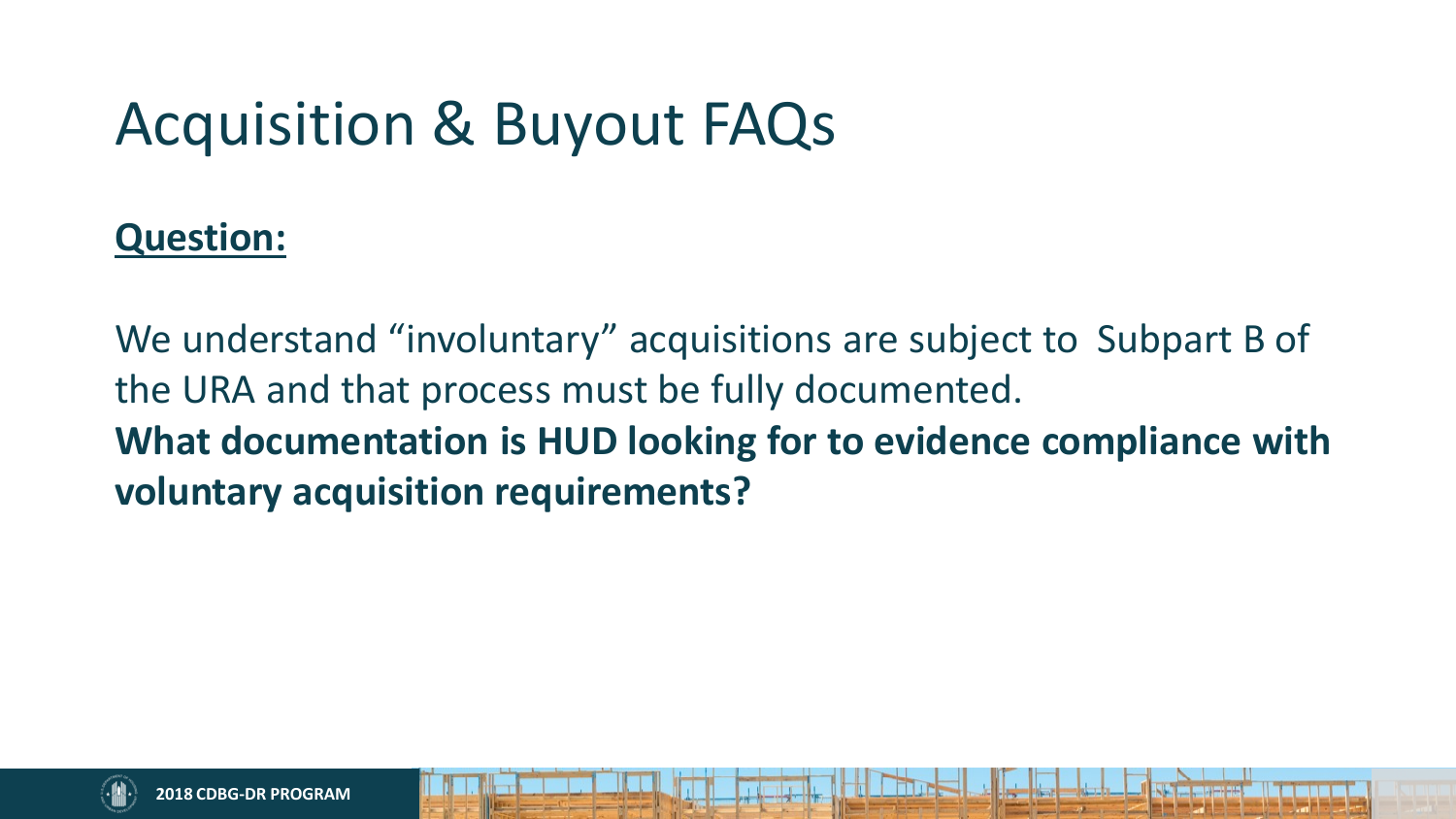- HUD reviews **project level details, such as an activity application or an approved CDBG-DR Action Plan, and individual property files for evidence the project met the criteria to be exempt from the URA's basic acquisition policies at Subpart B**
- 49 CFR 24.101(b)(1)-(5) example, the property is not part of an overall plan to acquire most or all properties in a geographic boundary within the same time period (Disaster Risk Reduction Areas)
- Records of negotiations between the acquiring agency and the owner Justification for any deviation between the agency's estimate of market value and the final purchase price commensurate with the size of the CDBG-DR investment

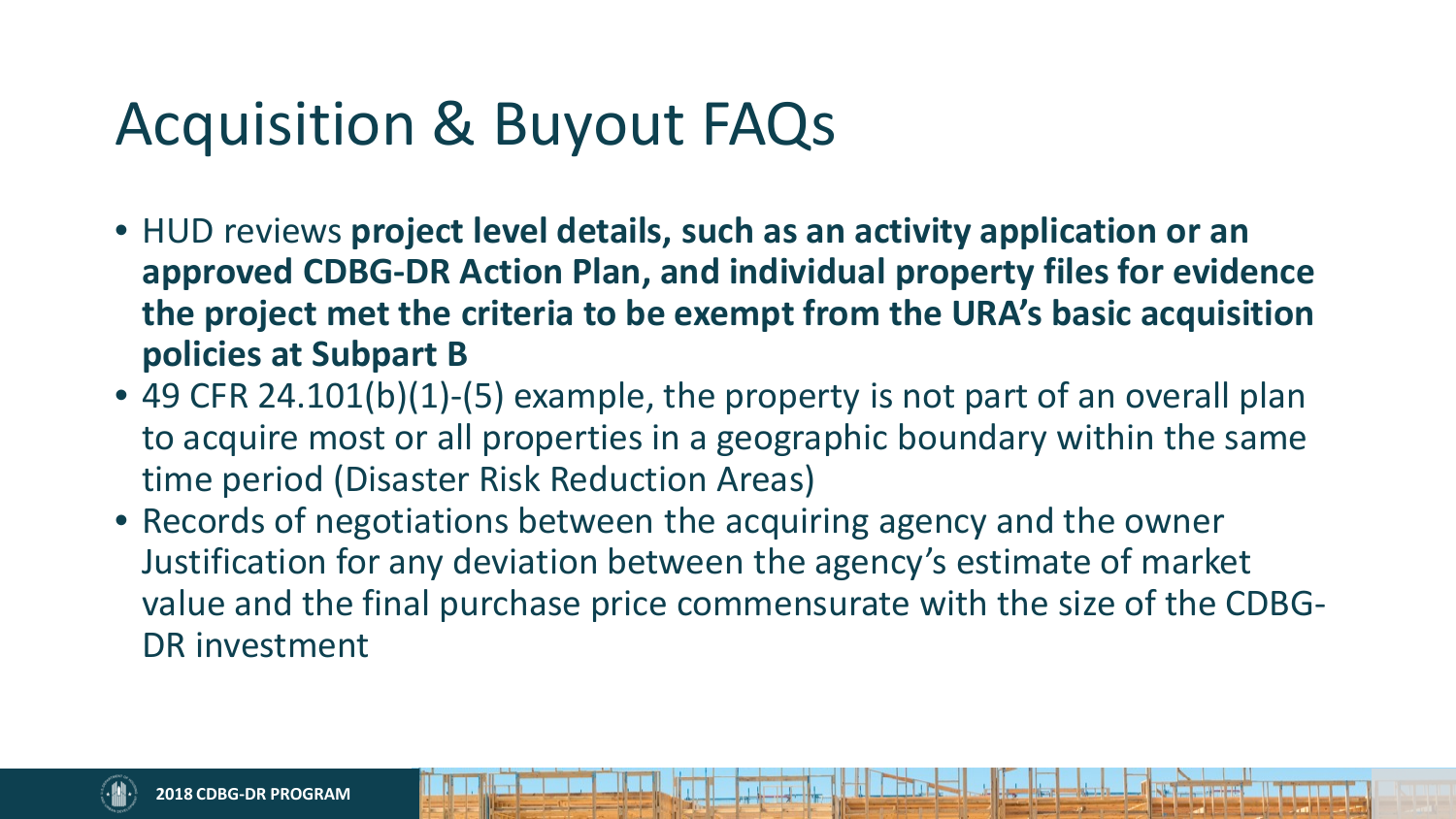#### **Question:**

Our project involves development of a site under a 99-year lease. We understand leases with terms in excess of 15-years are considered acquisitions under the CDBG program. **How does that translate into compliance actions?**

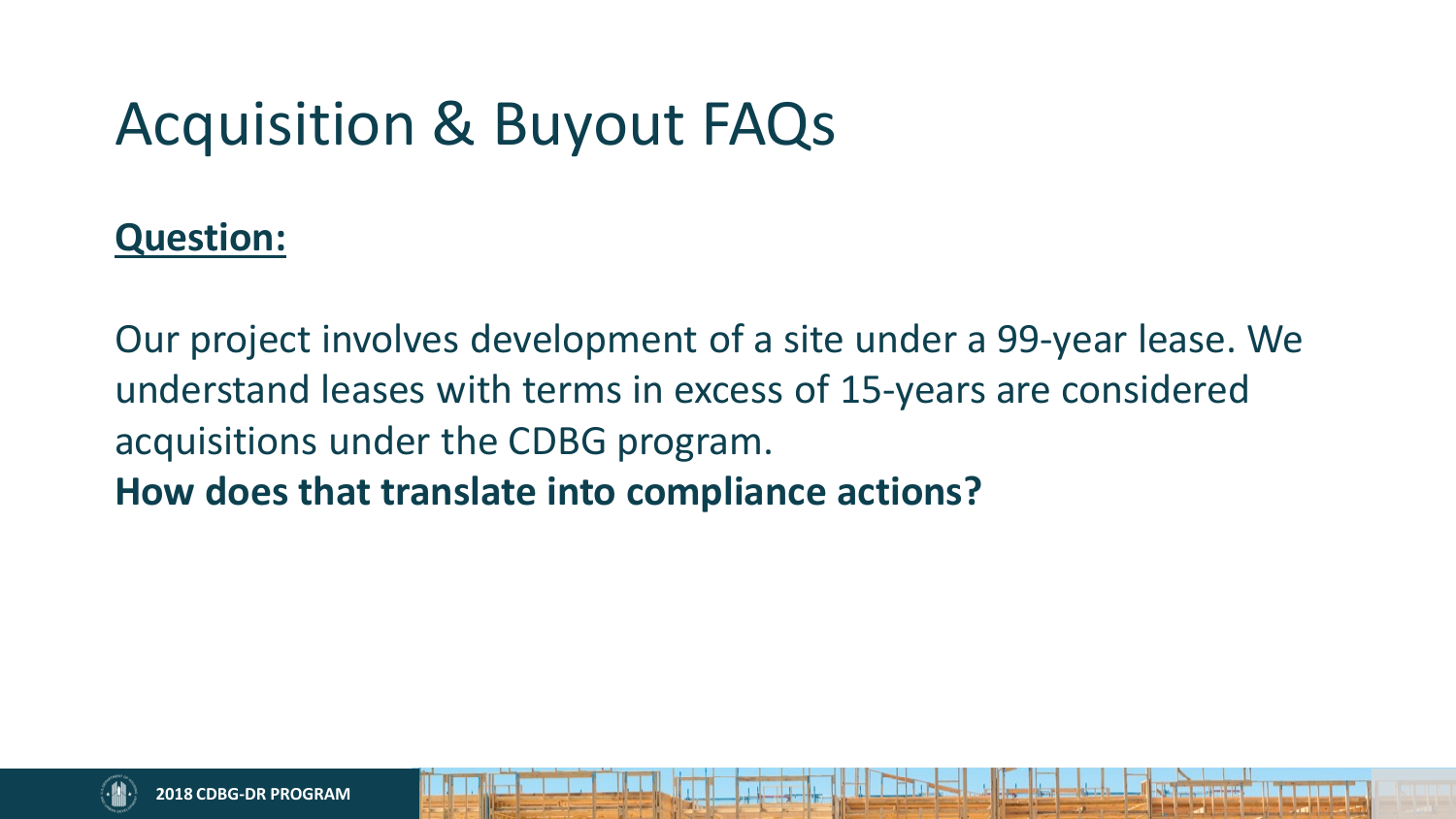- The URA considers leases in excess of 50 years to be a covered acquisition. HUD has long held that leases of 15 years or more are also subject to URA acquisition requirements
- First, determine if the proposed acquisition meets all conditions to be a "voluntary acquisition" or if the project is subject to the basic acquisition policies of Subpart B
	- **If a voluntary acquisition, document all criteria at 49 CFR Part 24.101(b)(1)-(5) has been satisfied with evidence of the property's estimated market value**
	- Involuntary acquisitions trigger the basic acquisition policies of the URA found in 49 CFR Part 24 Subpart B
- **Records of negotiations, cost reasonableness, conveyance documents, etc.**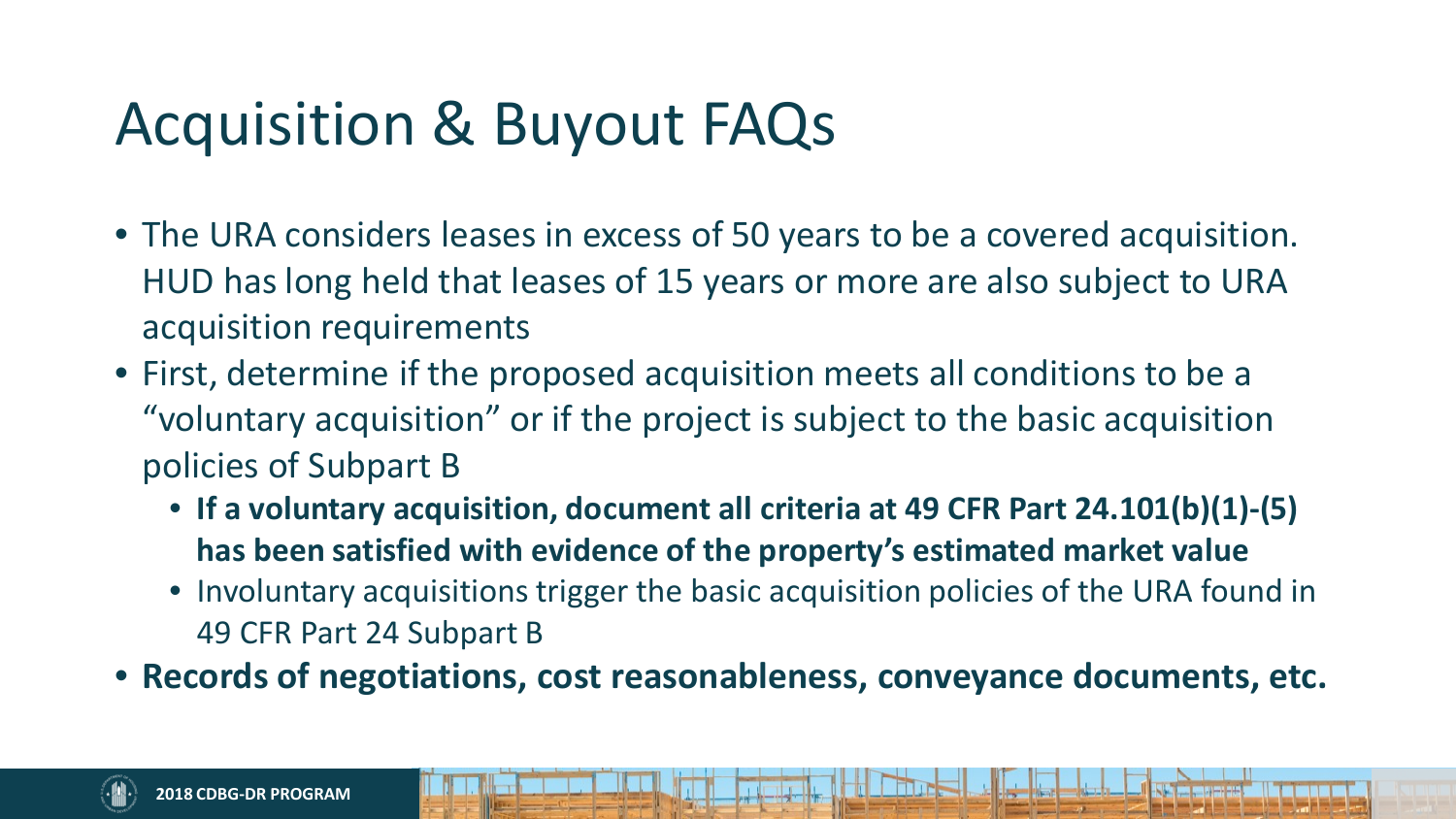#### **Question:**

We anticipate both voluntary and involuntary acquisition approaches in our various recovery programs. **What flexibility is there to pay more than market value for voluntary & involuntary acquisitions?**

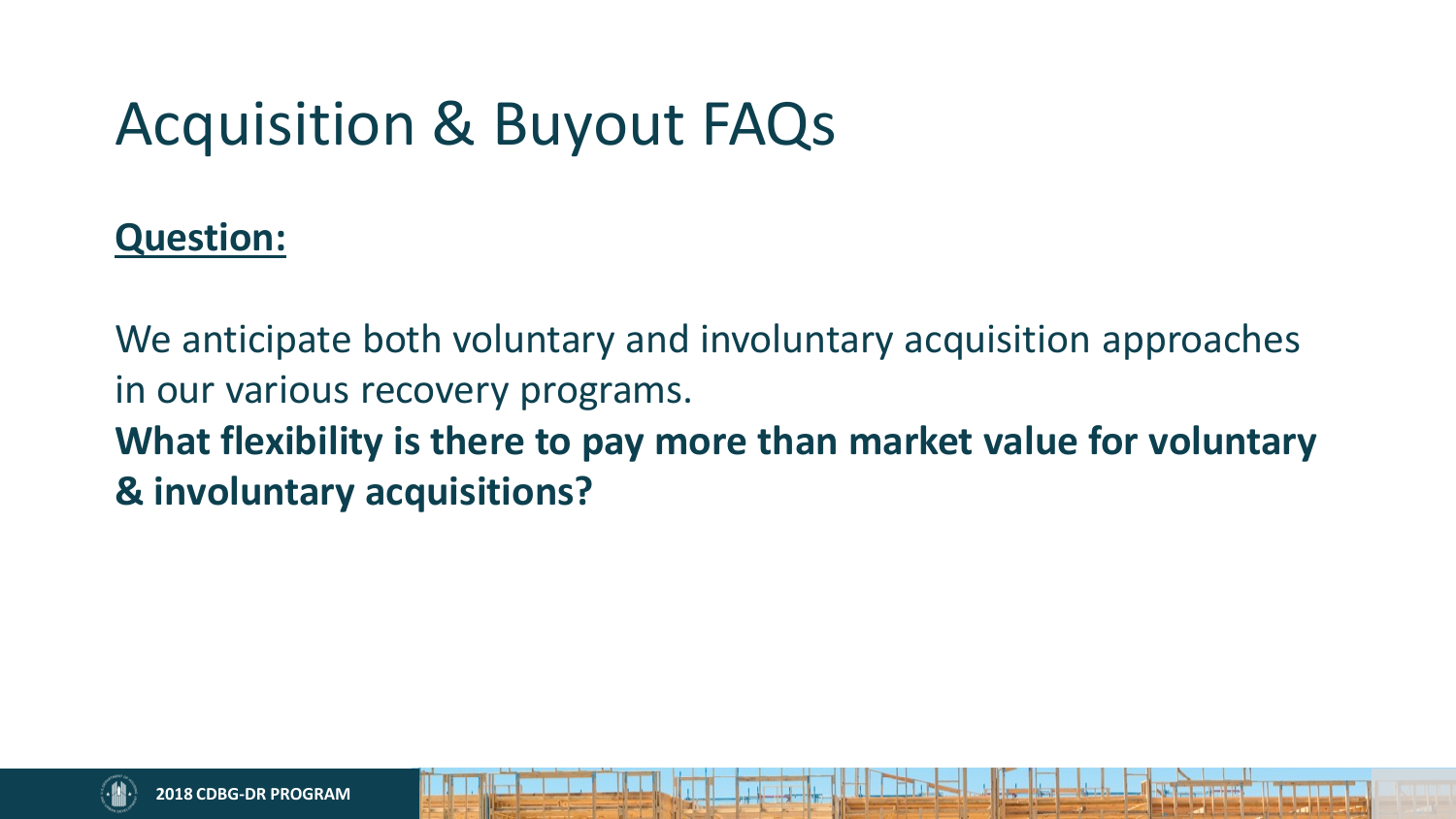- • It is possible to pay more than market value when purchasing a property using either the voluntary or involuntary acquisition approach
- In both cases, an acquiring agency should be guided by administrative settlement provisions at 49 CFR 24.102(i) for any settlement in excess of the property's estimated market value or established just compensation
- **When federal funds pay for or participate in acquisition costs, the above the estimated market value or established just compensation acquiring agency must maintain written justification for the higher amount stating the available information to support the incremental cost over and** 
	- • The agency's documentation should be commensurate with the CDBG-DR expenditure, a minor increase will typically require less support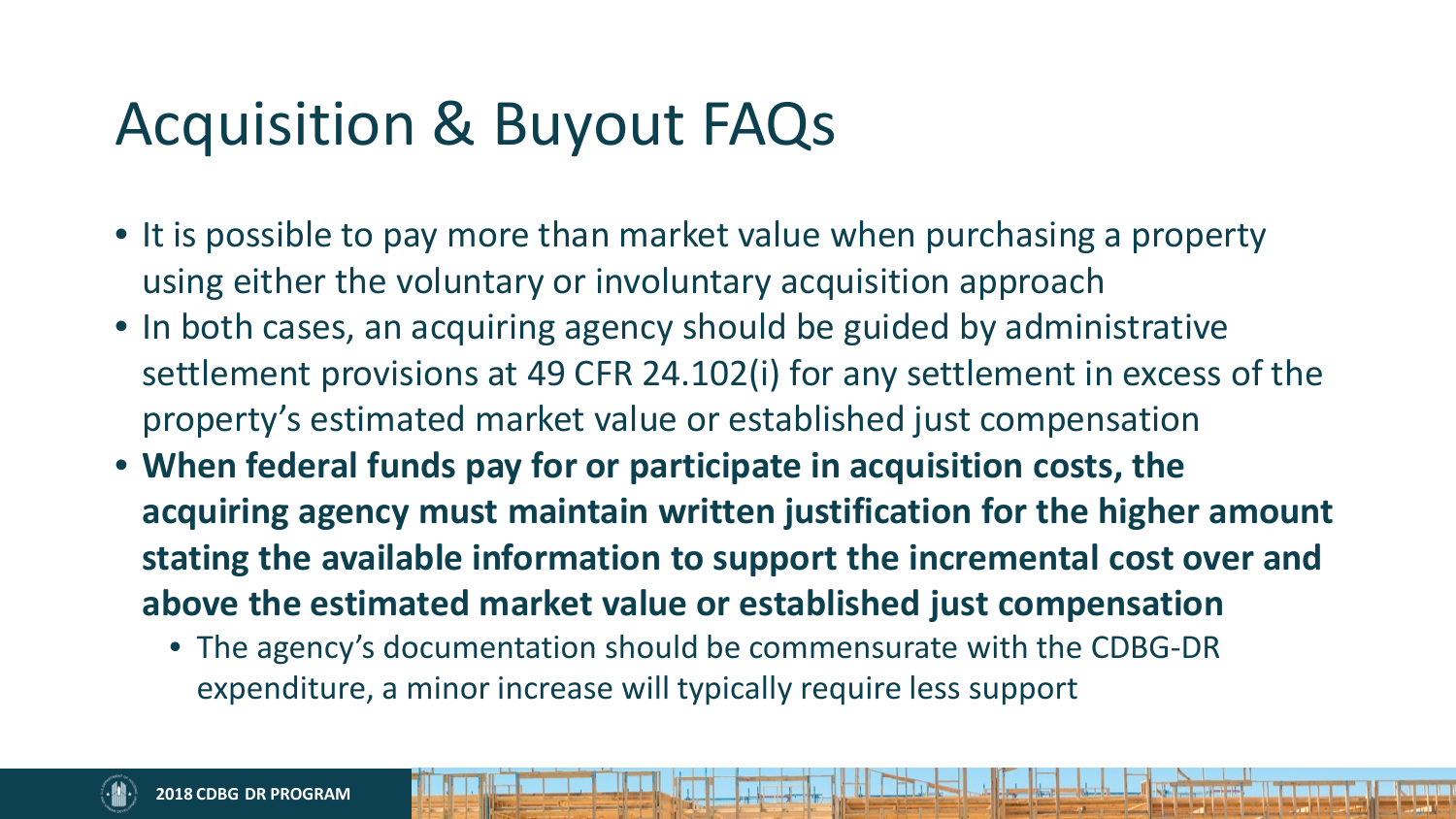- Grantees are **prohibited from arriving at a purchase price by automatically applying a percentage of value to all properties** and are subject to the cost principles in 2 CFR Part 200.404
- Grantees can **only use CDBG-DR funds towards eligible costs as justification for paying more** than market value
	- Example, since payment of liens is an ineligible use of CDBG-DR funds, the value of any liens on the property would not serve as justification for a negotiated price more than the agency's established just compensation or estimate of market value

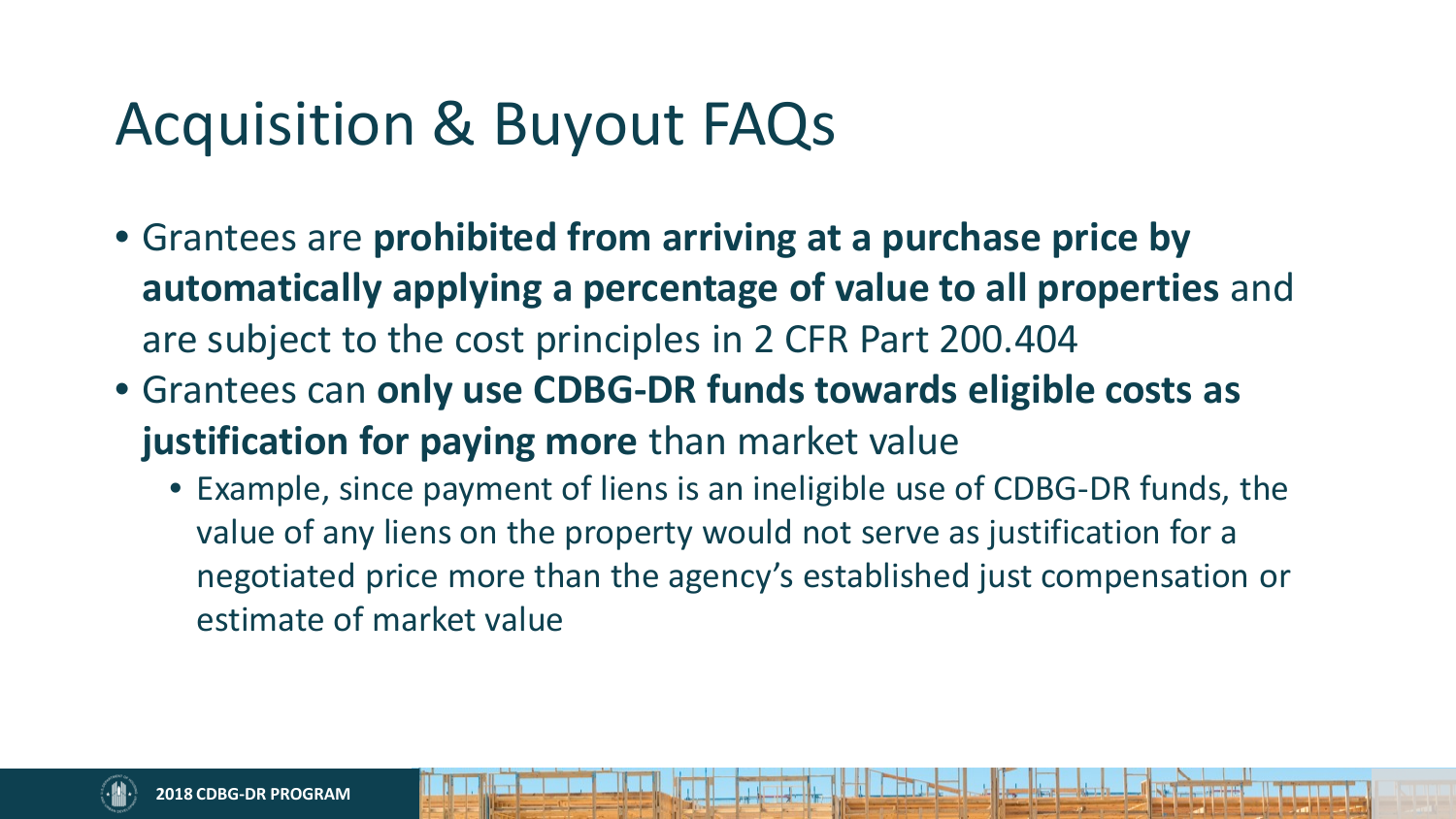- For a "voluntary acquisition", acquiring agencies should consider alternative sites to complete the project prior to entering into any purchase agreement at an amount that exceeds the agency's estimate of market value but cannot be reasonably supported and justified
- **Unlike acquisitions subject to the basic acquisition policies of the URA Subpart B, agencies cannot use the costs and risks associated with eminent domain to support a negotiated settlement in a voluntary acquisition**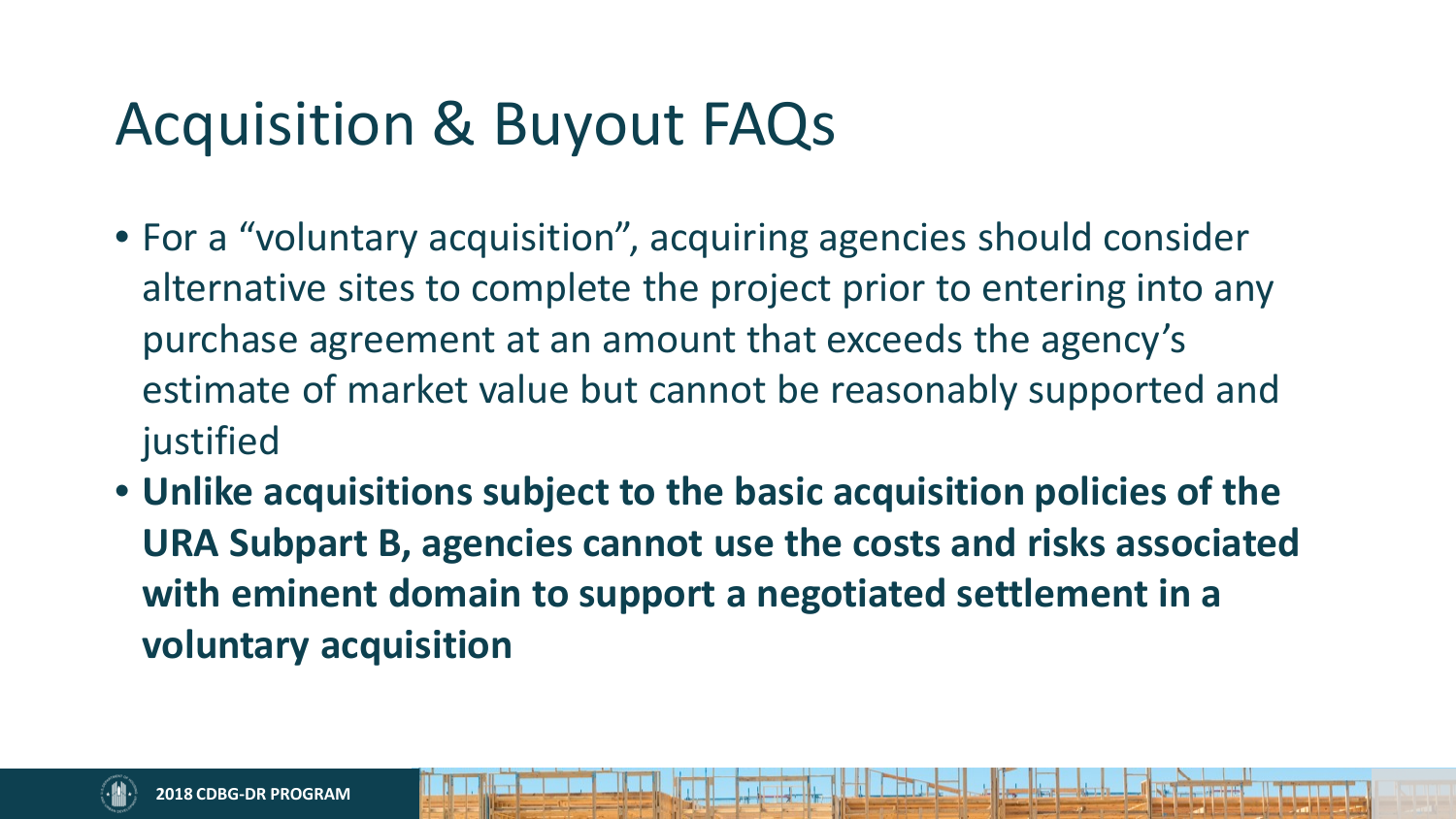# **URA the HUD Way**

• **Free Web-based Training**

**2018 CDBG-DR PROGRAM** 

- **HUD Exchange October 2018**
- **Sign up for the Acq/Relo Mailing List**